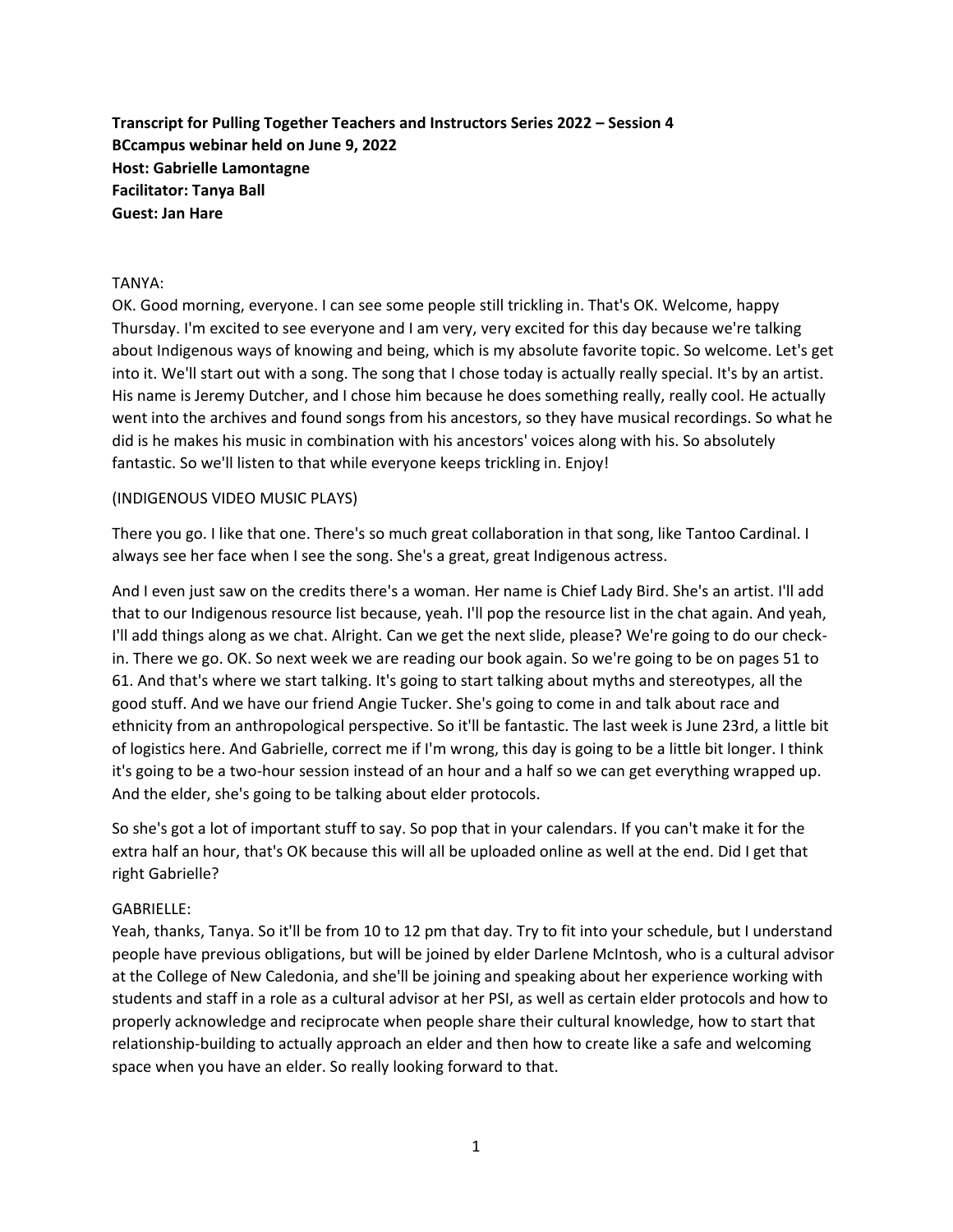## TANYA:

Yeah, me too actually, I think it's going to be fantastic. I'm looking forward to all of the guest speakers. So just to check-in for that, if we can get the next slide, we'll talk about what we're doing today. So today we did our check-in. Yes, we're good there. We have a special guest who I will introduce in a moment. Her name is Jan Hare. After her session, we're going to talk a little bit about Indigenous ways of knowing and being. This is our trickle from last week that leaked into this week. But it's OK. We'll get all the things sorted out. But I would argue that this is one of the more important lectures. It's going to be more lecture-heavy today. But I'll tell you a story at the end because I know people like my devil stories. So we'll do that and we'll deconstruct one of my stories again, just like we did last week. So it will be a good time. (CROSSTALK)

## GABRIELLE:

So I did mail out everyone's medicine bags and we side project patches on the weekends so that they're a bit late. The Moose Hide Campaign was obviously backed up because they had their major holiday on May 12. So I'm hoping people have gotten some of them maybe put in a chat if you've received it. They might still be a few more days because they were coming from Alberta. But I'm actually joining today from Victoria because we did have a staff retreat. So I'm downtown at the Oceanside Hotel and it's been really beautiful being here and getting to know. I try to learn a lot from Everton about West Coast culture, but actually being here and being immersed in it has been so wonderful. I just want to share some examples from our retreat that we actually got to learn about lək "anan, Songhees, Musqueam, and SENĆOŦEN when we were staying at the Baywood Lodge, I believe. So we actually got these really cool resources. They are created in conjunction with the Algonquin Sakowin and a school district in Victoria and they actually go through common species on the island that were used in traditional medicines.

So then you have the English name at the top, Algonquin names, Lakota name, and then the scientific name. And we actually did a little scavenger hunt on the island, which was really fun. So I've never seen like any of these kinds of plants or animals, and most people that I was with actually grew up here. So they were just amazed at how excited I was. But this is a resource that I will definitely share. We also worked with Kristen Patrick, who is a traditional cedar weaver. She actually went and harvested the cedar for us to use and make a bracelet. She also harvested Devil's Club, I believe it's called. So she uses the whole plant. This is actually the root of the plant that she drilled the little hole in so that we can make a bead. And so it's been really amazing. We also had a lək vənən dance trio headed by Beth, I believe her name was. And it was like a generational dance group. And they kind of like literally my first few hours on the island, they did a welcoming dance ceremony. So it's like such a foundation provided, like so much energy for being here.

So I really want to thank the people's lands that I'm on. And just a little bit more housekeeping, last week we opened up our participant, our registrant list of people that were on the waitlist. So you might have seen some new faces. And I just want to apologize. I only budgeted enough to send medicine bags to people who are originally enlisted. So apologies. But I think I could send you some moose hide patches, which I will when I get back. And I think that that's all we have for housekeeping. So I think we can go to the next slide.

#### TANYA:

We got it. Thanks, Gabrielle. OK, so at this point, I am going to pass it over to Jan Hare. I am going to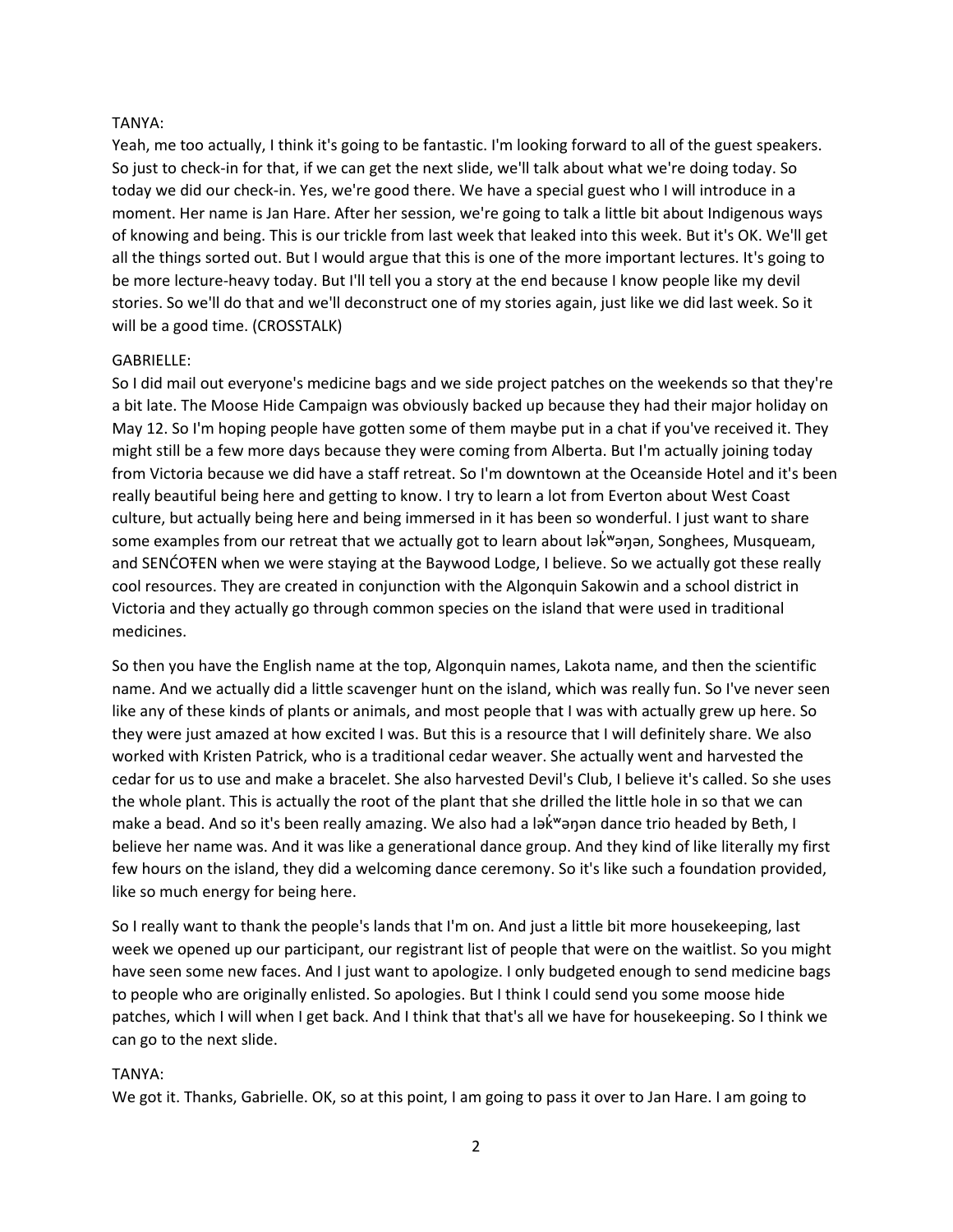actually let you introduce yourself because I'm sure that you will do a lot better job. But if you want to take it away, you go for it. Thanks, Jan.

#### JAN HARE:

Rach. Thank you very much, Tanya and Gabrielle. I want to thank you for the invitation to speak as part of the series being hosted by the BC campus. I have I was part of the advisory for these important guides that have been created for use in postsecondary education. And so I'm just really excited that, you know, the people who've signed up to participate in the series. And I really want to encourage all of you to share these guides. And I'm sure Tanya and Gabrielle, you have been promoting them, but really want to encourage all of the participants here to really share these guides within the institutions and among your colleagues in supporting decolonization, reconciliation, and indigenization. So that's great. I also love that you describe today's lecture probably as lecture heavy, the talk today's lecture heavy. But I think that's what you get when you invite an academic perhaps to present so and loved the video and music and multimodal choice that you made. Tanya, just Jeremy Dutcher's work, I just really appreciate how his artistry demonstrates how traditional knowledge can be given contemporary expression.

And I think that's just such an excellent example of how, you know, how Indigenous knowledge is, informs the present and works it very much in the present. And these are, you know, Indigenous knowledge is not something of the past or something just from the past. So I guess next slide. So just you know, just want to say (SPEAKS IN INDIGENOUS LANGUAGE). So that's just a small greeting in my language. I'm not a speaker of the language. But I am learning it bit by bit and so have been learning a little bit about introductions and acknowledgements here. And so my name is Jan here and I'm pleased to serve as the Dean of Education in the Faculty of Education at the University of British Columbia, which occupies the traditional, ancestral and unceded territories of the Musqueam people. The acknowledgment of lands that we live and work on really draws attention to the complexity of histories and identities that we as Indigenous and settler peoples are entangled in. And it's a reminder that we need to continue to deepen, sorry, deepen our understanding of what it means to occupy Indigenous lands and to keep challenging our beliefs and our values and our practices as educators and administrators so that we might create the necessary conditions for teaching, learning and Indigenous engagement that advance not only decolonization or reconciliation, but it attends to Indigenous selfdetermination.

So for those of us in post-secondary institutions or even K-12 settings, this comes with the responsibility to redress multiple forms of violence embedded within settler colonialism that plays out in our curriculum and the policies and practices of post-secondary education that bear on all students of diverse backgrounds and abilities to make post-secondary institution sites of change and transformation. So as I consider the acknowledgement of territory and as I talk here about, you know, doing my work on Musqueam territory, I am working with acknowledgements. I encourage people to really make these personal connections to land acknowledgements and also professional actions. So what are your professional commitments then going to be? And I think in that way we are, you know, the acknowledgement is not performative but rather is set with responsibility and commitments towards our own learning and our relationships with Indigenous peoples. So next slide. So my teaching and research is concerned with how classrooms and institutions can be inclusive of Indigenous knowledge and worldviews, especially as critiques of post secondary education have established how commonly higher education operates as a colonized space in which Indigenous students experience racism and exclusion in content, pedagogical processes, and classroom interactions.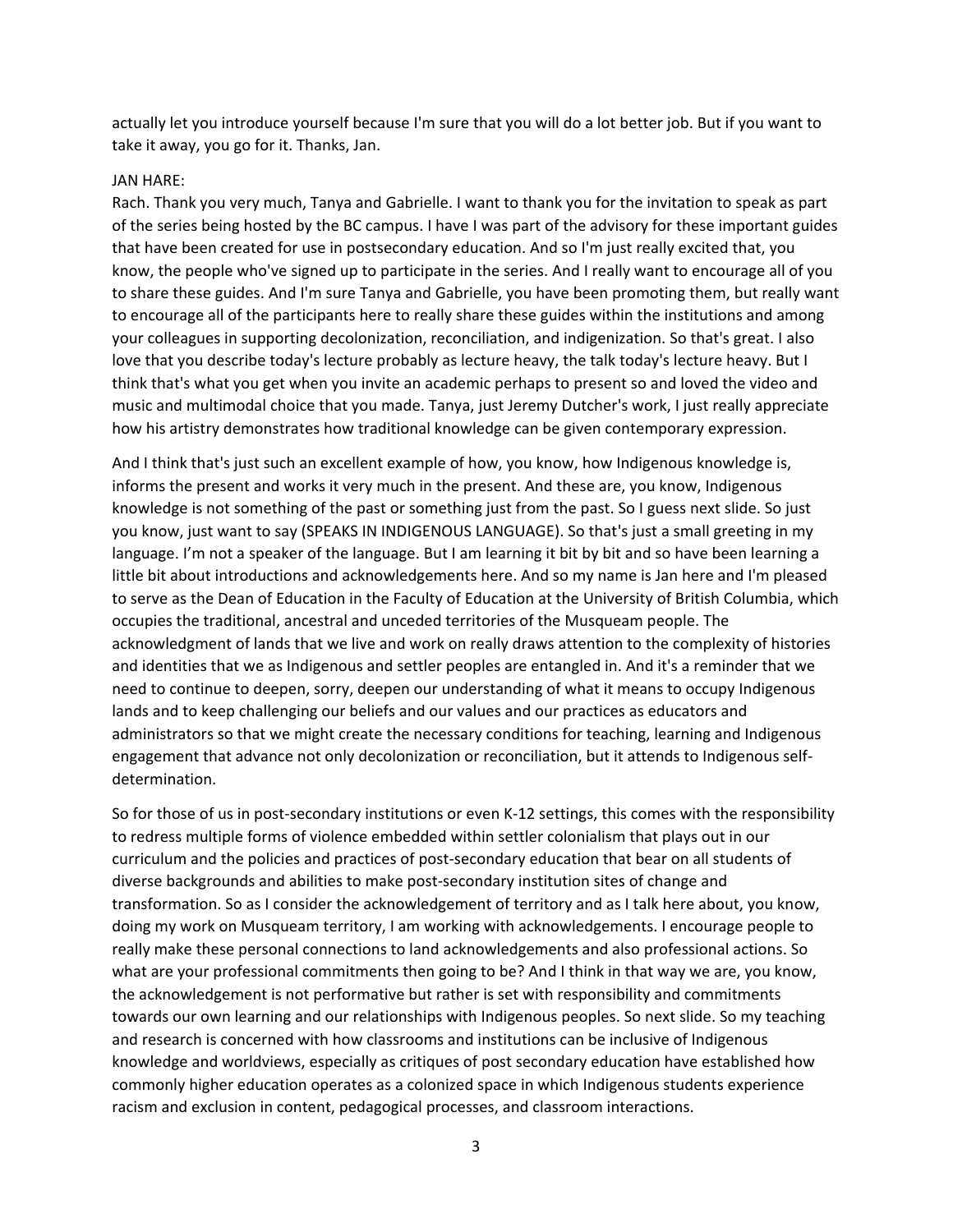And so I hold a Canada research chair in Indigenous Pedagogies, which is really looking at how Indigenous knowledge is and pedagogies then are taken up in instruction. And that work has started in teacher education. But I'm now looking to expand that into other disciplines within higher education, particularly disciplines that have been less accommodating or able to embrace Indigenous knowledge just perhaps in the STEM or business and some other areas. But also complementary to this work is my previous roles that I've held as the Associate Dean of Indigenous Education and also Director of the Native Program, Faculty of Education's Indigenous Teacher Education Program. And now as dean, where I'm really tasked with advancing Indigenous priorities across the faculty. And some of these priorities I've listed here include the curriculum reform that we are seeing in teacher education, not only in British Columbia but across Canada. But unique, I think in British Columbia is the new foundational course in Indigenous or a new foundational course requirement by the Ministry of Education for students in grades ten, I believe it's ten, 11, 12 to take coursework or course content in Indigenous content.

So I think this is going to have implications for our work in post-secondary education as we have students who will be transitioning into post-secondary with some foundational, perhaps some foundational knowledge, but also then current students that are in schools who haven't had an opportunity to be part of this kind of coursework. Also, engage in recruitment and retention and also it says success of Indigenous faculty and staff creating accessible and relevant programs and services for Indigenous learners, respectful and meaningful Indigenous community engagement and I think some of these priorities you will see as part of your own institution's Indigenous strategic plans that are aimed at reconciliation or indigenization. And I find what's really unique in this province of British Columbia, as I'm part of the revision of the Association of Deans of Education across Canada, the Canadian Deans Association, revising the Indigenous Education Accord. And what we're finding is unique to the province of British Columbia and I think to our work in post-secondary institutions in BC, is responsiveness to the United Nations Declaration of the Rights of Indigenous people given that BC has adopted and read through the Act, the Under Act or the United Nations Regulations Rights Act.

So I think that sets for us new responsibilities. I understand that your theme this week draws from Section three in the guide for that Teachers and Instructors, I guess, ethical approaches and relational protocols. And certainly, we are seeing a shift in post-secondary education classrooms with a greater emphasis on incorporating Indigenous content perspectives and pedagogies in teaching and learning. And this emphasis is being mobilized, as I said, certainly by the work of UNDRIP. You know what else I also think about policies aimed at reconciling colonial histories and addressing Indigenous rights. So thinking of Indian control of Indian education, the Royal Commission on Aboriginal Peoples and certainly the TRC, which has received a lot of attention. But some of those earlier policies of Indian control, of Indian education and RCAP are, you know, are really critical, I think, to advancing this work. So as a result, discourses of reconciliation, decolonization, and more recently indigenization are taking hold alongside discourses of multiculturalism, culturally responsive pedagogy, equity, we're hearing a lot about equity, diversity, and inclusion, which I think are distinct in many ways from decolonization and certainly social justice that predominantly and historically shaped the curriculum in education, in particular, you know, I draw from teacher education.

So as an Indigenous scholar and educator and administrator, I've seen the ways that reconciliation has really been transposed into faculties of education across Canada as they've introduced required coursework in Indigenous education, or have certainly integrated Indigenous curriculum across the programming. Hired Indigenous faculty, created reconciliation councils, and have hosted reconciliation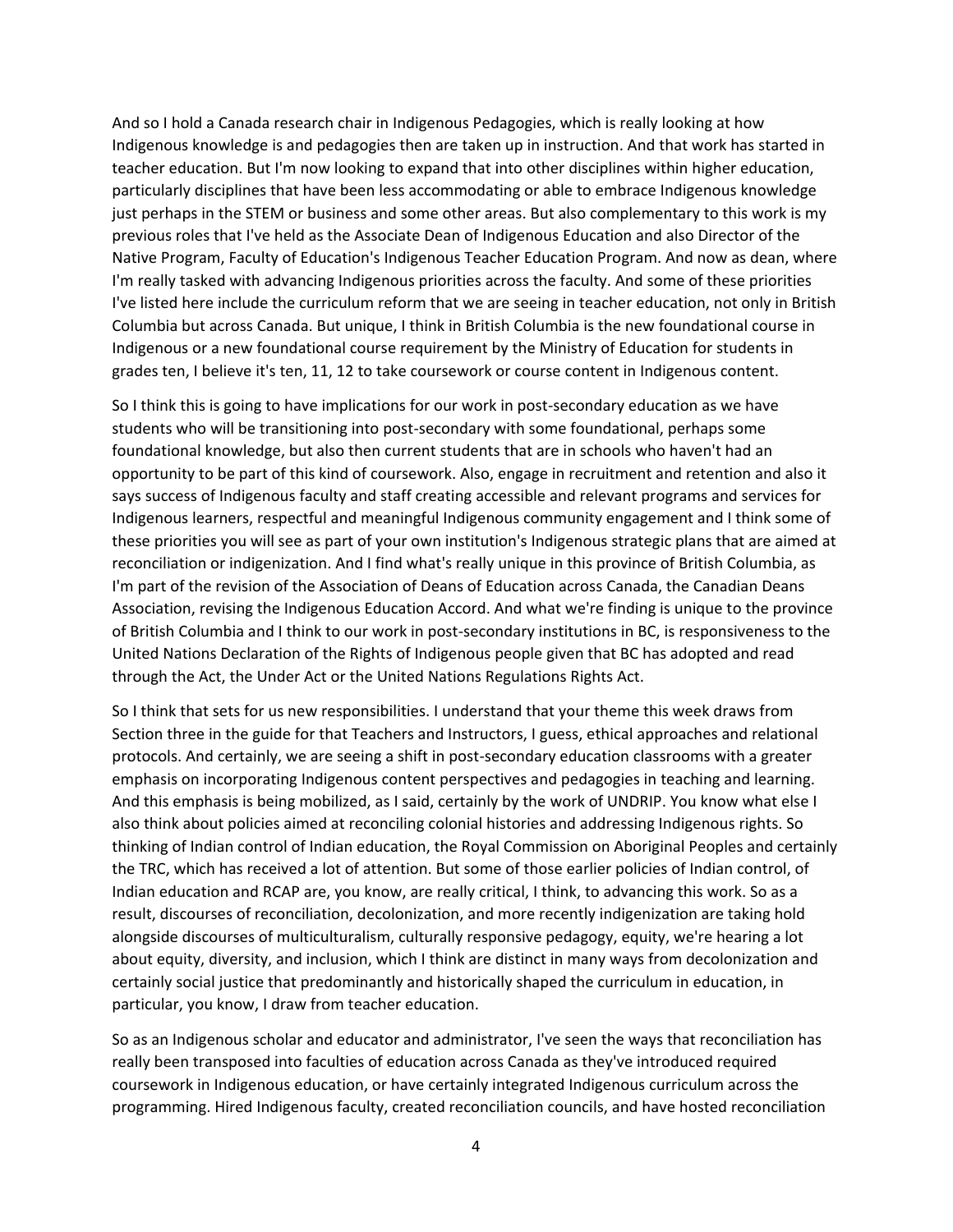events among their growing commitments to the TRCs calls to action. And so I appreciate and continue to observe the strong and focused way that this concept of reconciliation takes hold in teacher education, especially as it facilitates decolonization and more recently, indigenization. And so some of what I share with you today really draws from teacher education in my work in the Faculty of Education, but I think really speaks across the work in institutions, across other disciplines and faculties in Higher education. However, like many other scholars and educators, I've become impatient towards reconciliation.

And while I appreciate that reconciliation has raised awareness of settler-colonial histories, even prompted educators to engage more deeply in Indigenous education theories or Indigenous theories and pedagogies, it just simply has not done enough to dismantle the colonial and normative structures in our education system. And in recent work, I've questioned whether reconciliation was it hope or just hype. And so I reflected on whether education and in particular teacher education was a deeply transformative sight for reconciliation, recognizing how debated and diversely understood this concept is in education. So, next slide. Discourse of indigenization common across Canadian post-secondary institutions and in teacher education really seeks foundational, intellectual and structural transformation through the inclusion of Indigenous knowledges and Indigenous communities. And this is according to Gaudrey and Lorenz in the 2018 article that they wrote on indigenization. And they certainly thought of as a more radical approach as it casts its intentions towards transformation of an entire university enterprise.

However, Gaudrey and Lorenz argue that post-secondary institutions have mainly settled on a notion of indigenization. That is, "Merely introducing..." Sorry, "Merely increasing the number of Indigenous people on campus through Indigenous student enrollment and hiring more Indigenous faculty and staff without really those broader systemic kinds of changes that are needed." And so for anyone really interested in the continuum of indigenization that they have proposed, I would suggest looking at their review, their work because it presents three really distinct visions of indigenization. So, I'm in no way suggesting that reconciliation, decolonization or indigenization are really not productive and useful formations in higher education. I think I'm just trying to caution against describing importance to a singular framework and much in the way we're doing with EDI. So, for example, is an Indigenous scholar teaching Indigenous learners and giving oversight to Indigenous programs, I take issue with the accelerated trend towards reconciliation and education that really gives emphasis to Indigenous settler relations and less emphasis to the way that we can be more responsive to the aspirations of Indigenous learners and accountable to Indigenous communities.

So, next slide. What I am suggesting, though, is that post-secondary education take a rights-based approach to advancing Indigenous priorities held by the United Nations Declaration on the Rights of Indigenous People. UNDRIP, as it's known, advances, Indigenous rights to education, language and culture on Indigenous terms. Such an approach would create a new relation and political dynamic between education and Indigenous communities. And I'm defining communities broadly here, destabilizing the colonial structures and processes, which includes our curriculum, teaching, admissions, awards, and other policies and practices. So, put more succinctly, it puts education in right relations with Indigenous people and community. And so what I'm referring to here when I talk about right relations draws from Graham Hansen's work. It's a 2020 article that talks about right relations and defining and thinking about that as obligations to live up to responsibilities when you're part of a relationship.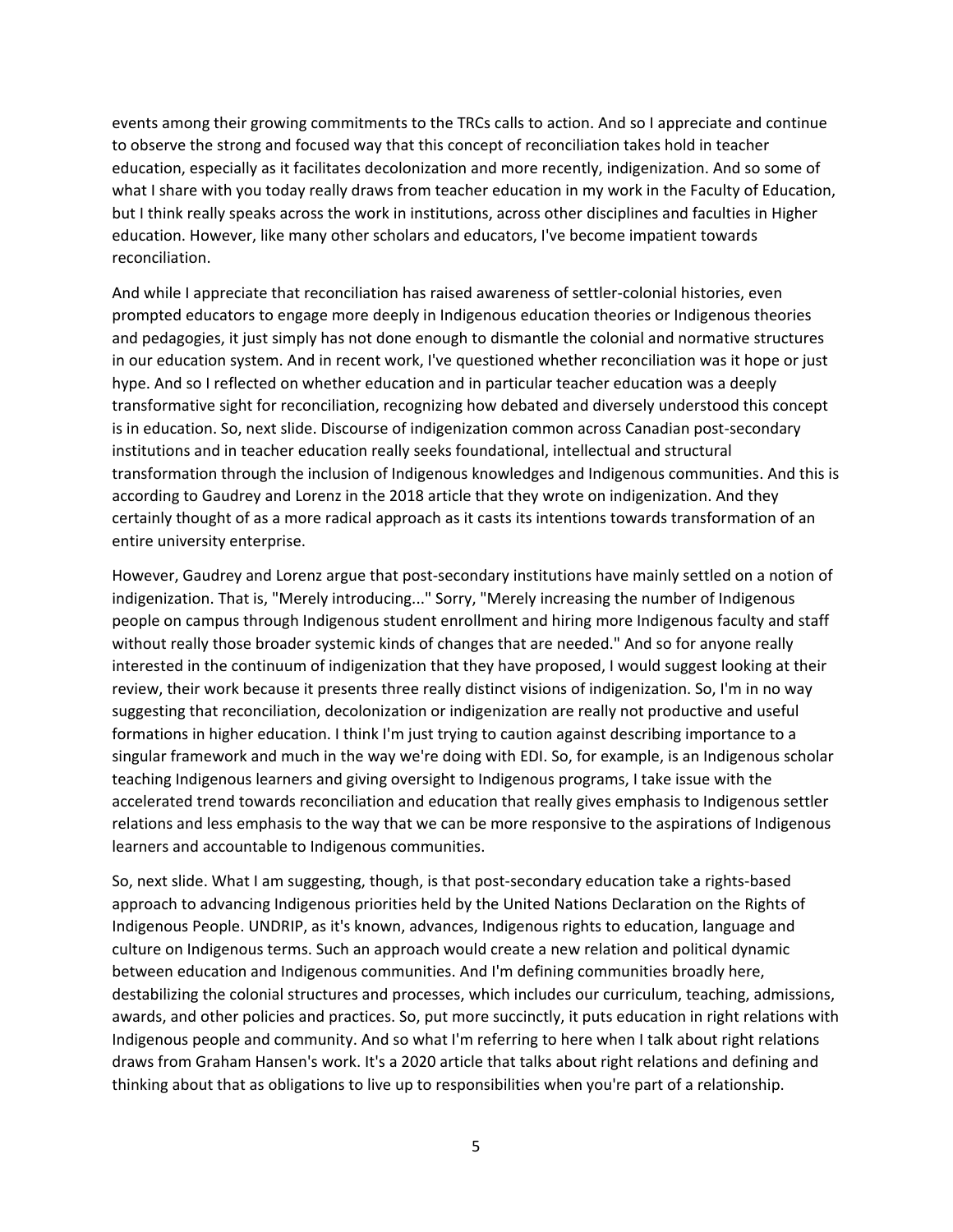So, as such, the rights of Indigenous peoples towards reclamation and resurgence. And I would also say control of knowledge and languages and lands then are relevant to all of us in post-secondary education. So, I believe that for those of us working in post-secondary education and teacher education, if we were to orientate or orient ourselves towards what matters to Indigenous people and organizing responsibilities of teaching and learning through a rights-based approach, approaches to teaching and learning would be then grounded in relationality, land-based learning and pathways for Indigenous students to higher education. And so what I wanna do now is outline these three approaches and then give some examples of how they occur in different contexts of post-secondary education. How am I doing for time, Gabrielle?

#### GABRIELLE LAMONTAGNE:

Hi, Jan. Let me just check my timer. You have a little over 15 minutes left.

#### JAN HARE:

OK, great. I'll be able to get through the three examples there. So, the next slide, please. So, we generally think about Indigenous education as a way to learn about our positionality in relationship to settler-colonial history and more likely, what are Indigenous knowledges and pedagogies, and then the ways we might incorporate those into our practice as educators. So, however, Indigenous education really is about relationships and learning relationality. Relationality is central to Indigenous worldviews and the way we engage with people in the world around us. It highlights our interconnectedness and is organized by our values, our teachings and responsibilities. Teacher education that emphasizes relationality not only involves meaningful engagement with Indigenous people as decision-makers and co-creators but as rights holders. And while I talk about in the context of teacher education, I think, you know, thinking about our engagement with Indigenous peoples decision-makers, co-creators and rights holders holds for across the institution.

And so this is what I believe is really needed in a paradigm shift towards Indigenous sovereignty. And so here what I want to do is draw attention to a SSHRC-funded project. And I think what I'll do is I'm gonna put the link in the chat. So, I'll talk a little bit about this initiative. But I'm gonna put the link in the chat for anyone who wants to go and have a look at this. So, this is a SSHRC. I just want to draw your attention to a SSHRC-funded project that takes seriously really how to mobilize local and place-based and land-based pedagogies through co-curricular making with university researchers. And this is a project that I'm part of, but it's led by Dr Margaret Macintyre Latta at the University of British Columbia's Okanagan School of Education. And with Indigenous community partners all situated within the Syilx Okanagan nation in the interior of BC. And so while this project certainly gestures towards reconciliation and decolonization, it's really the emphasis on co-curricular making practices that focus on principles that define and inform Syilx's rights and responsibilities to the land and to the culture that move us towards a project that is aimed at sovereign goals.

And so the principles of this project include, and they've been co-constructing curriculum, co-creating curriculum, and then sharing that curriculum among the community and among educators in school districts and in teacher education. And so the principles that are grounded in this work are grounding curriculum in Syilx place, supporting educator professional inquiry through engagement with Syilx knowledge keepers, elders, and extended community. In reconceptualizing the curriculum, it empowers not only educators but it's intended to empower the Indigenous communities taking part. And finally, it builds a shared research platform for the benefit of the Syilx community and of the school of education.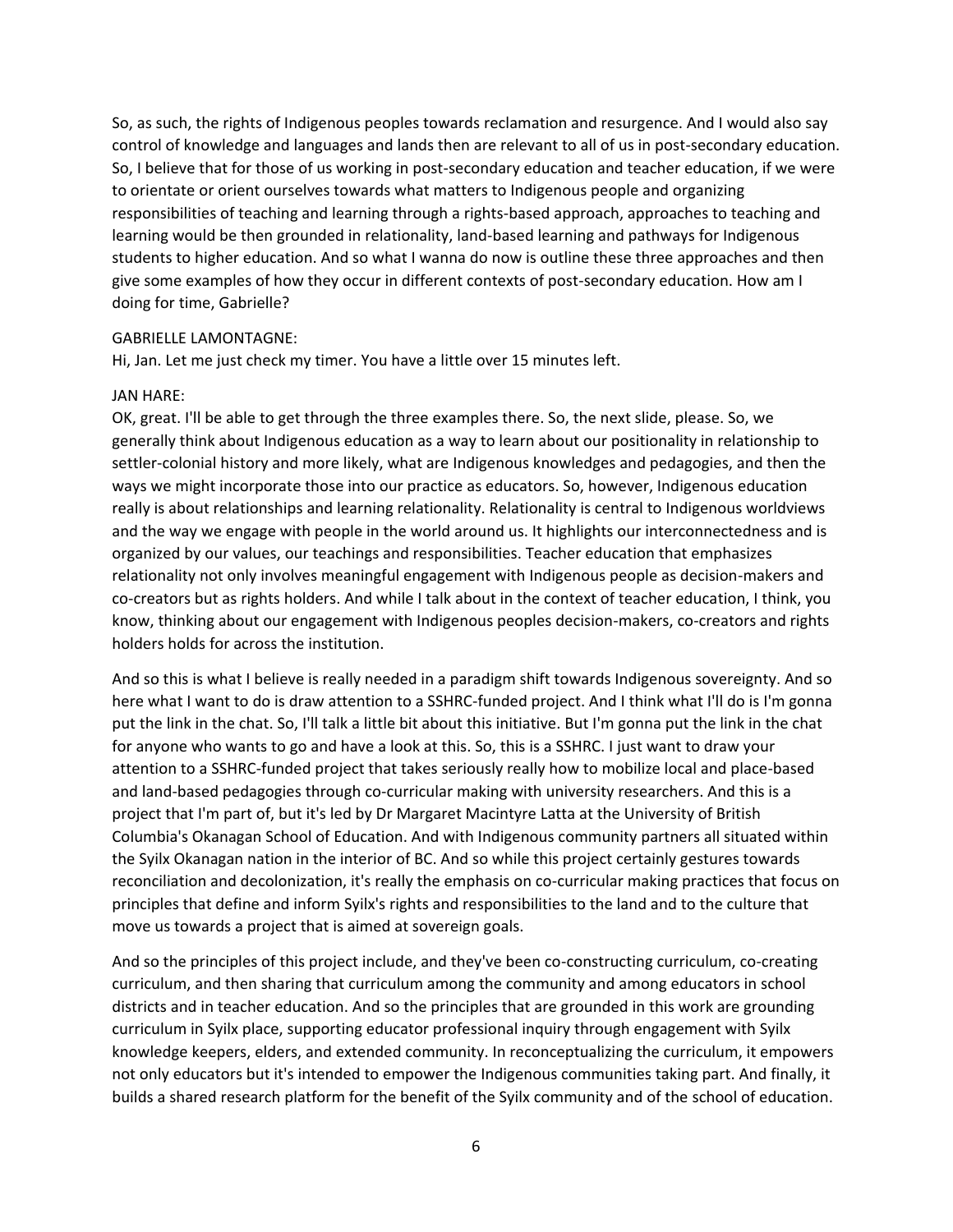So, I've shared the link here with you. And I hope you've had a chance to look at it because what I'd like to do now is perhaps use the poll function. And having had a chance to look at this or even just hearing me talk about these principles, I'd be interested to know because part of the reading this week was, introduces you to Kirkness and Barn heart's four R's respect, relevance, reciprocity, and response... Sorry, reciprocity and responsibility.

So, just kind of interested to see given what you've read about these principles and thinking about this initiative that I've just described, and perhaps you've had a chance to look at, what R really resonates for you? Which of the four R's really resonates for you? I know some of you might be thinking, "Hey, like I might see all of the four R's here. So, maybe I don't know. It becomes a trick poll in that way. Is our poll closed or is it still open? OK. So, I think this is great when I look at how the different principles that resonate with each of you and really see this kind of equal weighting interesting relevance have perhaps of a less resonance with people. But I agree, I think respect and reciprocity and responsibility really stand out in this example in terms of the principles, the kinds of activities that have unfolded. And so as somebody who has been part of this project and gets to see the larger vision and the activities that have unfolded out, I also certainly see the relevance as well.

So, OK, just really wanted to set up an opportunity for people to make connections to those four R's. And when I think about all of those four R's, they seem to really be shaped around a fifth bar which many scholars are starting to talk about, which is relationship. So, all of these seem to be grounded or shaped around emphasis on relationship. Let's turn to the next slide. So, I turned to land-based education as a second condition by which teacher education can uphold Indigenous sovereignty. Land education described by Eve Tuck and her colleagues, Mckenzie and McCoy, is both a theoretical and pedagogical framework with two core acknowledgments. And so the first is the centrality of land to settler-colonial processes. And the second being that settler colonialism in turn underpins educational practices. I've been very interested in the work of Dolores Calderone, another Indigenous scholar. And for her, land education problematizes the relationship between land and settler colonialism, uncovering how settler-colonial projects are maintained and produced.

But for her, land education takes into account Indigenous rights and sovereignty as well as environmental and ecological sustainability as priorities for education. I was just at a recent event and speaking with various educators across Canada. And when we talked about land education, there seems to be this kind of thinking that land education or land-based education is about being outside or being stewards of the environment, environmental education, outdoor play, outdoor education. And I think it's really important when we think about land-based education from an Indigenous perspective that we need to account for those settler colonial processes that then bear down on land, how it's understood, how it's used, how it's shaped, you know, how our relationships with land are then shaped. And I think this approach of land-based education by Tuck, McKenzie and McCoy as well as Dolores Calderone really emphasize colonialism in relationships with land. And I think that's what really differentiates it from just being outdoors and, or outdoor projects, or being in the outdoors or being, you know, activities on the land.

So, as an example, and I'm gonna draw here again from teacher education. I'm gonna put another example in the chat for you to look at. So, you can have a go link on this website and have a look at this exemplar. And this is the work of Papaschase and pre-scholar Dwayne Donald in the Faculty of Education at the University of British Columbia who together with Crealdé, who is also an Assistant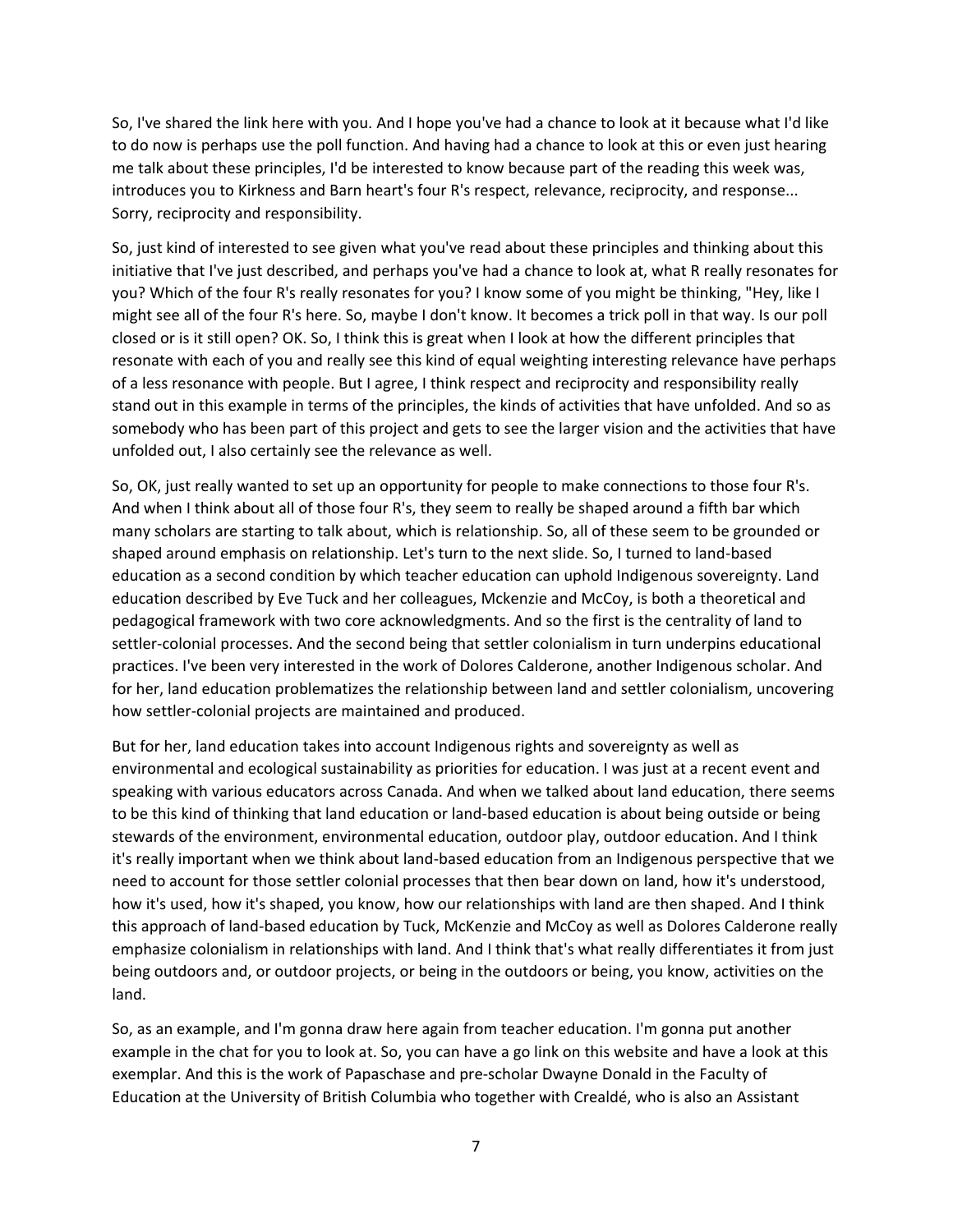Adjunct Professor at University of Alberta, Bob Cardinal, they offer a course in holistic approaches to learning. And this is something Dr Dwayne Donald has worked with Bob Cardinal for quite some time in the development. And so the course is designed over the duration of a four-season cycle. And we know that learning from our own experiences and knowledge of the first people's principles here in BC we know learning involves patience and time. So, this is a course that students experience over the fourseason cycle as much of how Indigenous ways of knowing and living occur across the seasonal cycle.

And so it's this four-season's cycle that gives expression to patterns of life and living on the land. And it's through a 13-minute cycle. So, instead of sitting in a classroom, students spend time or course time together with Elder Cardinal's teaching, or at Elder Cardinal's teaching lodge, and that's located in the Muskoka. I can't pronounce the name, but Maskekosihk Enoch Cree Nation. So, here they take part in ceremony, they spend time outside where they build relationships with the land and with one another while learning in experiential and holistic ways. And there's a documentary of this course that was filmed and it was shared last year at, I believe, the Canadian Association for Studies in Indigenous Education. But this link that I've given you also I believe links to you or can link you to the documentary. So, I encourage people to really look at the background of the course and the links to the video that are here. Because I think the video gives you a much deeper understanding of how land-based education is then practiced and experienced by the students.

So, for those of you who are interested. So, what I'd like to do now is, next slide, I'm going to ask us to take part in a chat waterfall. So, asking all of the participants here to think about, you know, really thinking about your own context. Whether it's the post-secondary institution, depending other places where you're working. But the question addresses post-secondary education. But you can think about other contexts and respond to the question. And I'm gonna ask you to put it in the chat, but don't press enter because we'll wait now, let everyone know when to press. You can just type your response in, but don't enter it yet. I'll let everyone know when they can enter it so that we see it like a waterfall. But so what I'd like you to do is just think about this question, what are the ways that post-secondary education can engage in dominant settler discourses and experiences to rethink their relationship to land and place in ways that draw from Indigenous knowledges and traditions situated within local contexts and that are concerned with Indigenous priorities?

So, it's a long question but really thinking about how it is that institutions can be challenging the dominant settler discourses and experiences to rethink relationship to land. So, maybe I will ask people now to just put that in the chat. And in about my, I don't know, maybe another 30 seconds I'm gonna ask everyone to just kind of press send and so we can all see your answers. So, while you're working on that, what inspired this question, I guess, is the kind of what Keith Basso talks about his placemaking that's going on at institutions where we're starting to see an Indigenous presence that probably has been long been buried under developments at post-secondary institutions. And so what does that placemaking or presence then maybe look like on your campus? You can give examples even of that. And we're seeing there are different practices occurring at different institutions. I know UBC has been working on a project called the land beneath our feet. And so really looking at Indigenous stories of Indigenous histories and place on our campus, other campuses.

And I've seen University of Manitoba Regina, other different places, we've seen in here on UBC campus street names on our campus. Oh, I've got about five minutes, she's telling me. Now in Indigenous languages, so different kinds of representation. So, I'm gonna get everyone to just kind of hit their Send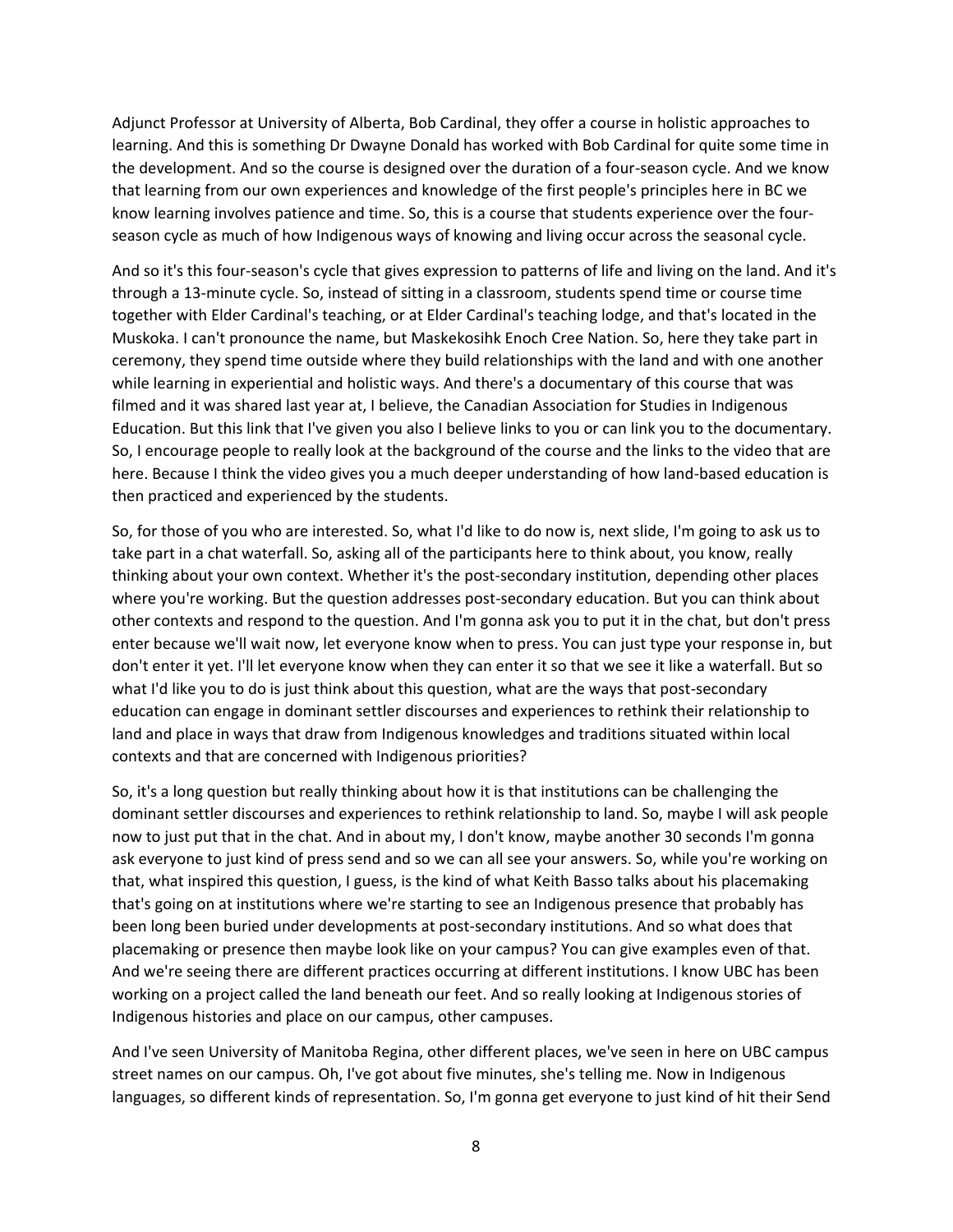button just to submit everything now and so we can all take a look. Oh, wow. Lots going on. So, placebased assignments, cases and stories, which is a great way to share. Certainly storytelling, leadership, Indigenous people in leadership and making that systemic kind of change. Hiring Indigenous faculty, inviting Indigenous knowledge holders to be part of our learning experience, which is great. Anniversary of the 215 at the campus. Oh, wow. Held the ceremonial fire for four days and that reminds me very much of home where we would burn the fires for four days. So, lots of kinds of if just people wanted to take a look there, you can see the different ideas of placemaking taking place on different campuses.

So, we'll move to the next slide. I think we only have one more slide left. And so finally, I suggested a third pathway for emphasizing Indigenous priorities. And that involves creating pathways to postsecondary education for Indigenous students. Indigenous learners and schools and communities have unique histories and concerns and priorities and values that must be acknowledged in creating pathways and programs to post-secondary education. So, it is about addressing Indigenous learners and communities in their own journeys of resurgence and reclamation, and creating learning experiences that are culturally responsive, empowering inclusive of Indigenous knowledges and promote Indigenous sovereignty. One example of programs doing that are Indigenous-led teacher education programs which are situated in mainstream teacher education as they prepare Indigenous teachers to serve Indigenous communities and learners. But however, you know, preparing Indigenous teachers to address the broader needs of Indigenous peoples and communities and parents requires different programs, designs and teacher education.

So, I won't focus just on our nine-step program. I think there are certainly other kinds of approaches. Service-learning projects are very effective as it allows students to engage with Indigenous priorities in their own communities, but also in working with partnership with Indigenous communities on these. So, you're really serving the needs and priorities of Indigenous communities in such projects. And some institutions have them as a whole course, other do them as kind of a project within a course. And so there's some really interesting examples taking place in post-secondary. One other example, I think, is dual credit courses. Partnering with school districts then to create courses that build on Indigenous students knowledge that support Indigenous content and then creating that relationship with the university so that they have an opportunity to have a course even when they come into the program. And just really emphasizing in these kinds of pathways the aspirations of Indigenous learners, helping students find their gifts.

And I really appreciate Michelle Pidgeon's work on that. And then providing holistic supports in entry. So, also knowing that community-based programs, and when I was talking about that as an example, are very effective programs in terms of recruitment. No, sorry, not only recruitment but certainly retention of students. I don't have time. I would go into this Earn and Learn program had I had time, but I don't. So, but these are strategies. When I think about all these strategies, they're holistic in their approaches, they focus on revitalizing languages, they draw on local knowledges for teaching and learning, they engage family and community. They connect to land, place and elders, and they give authority to Indigenous communities and designing and delivering programming that are just really important to their success (COUGHS). So, you know, suggesting for me suggesting UNDRIP as a pathway for empowering Indigenous people and communities as rights holders in their journeys towards resurgence and educational sovereignty is a significant responsibility, I think, for all of us in education, living in right relations and living up to this responsibility are these responsibilities, I believe, prioritizes relationality, land based education and pathways for Indigenous learners.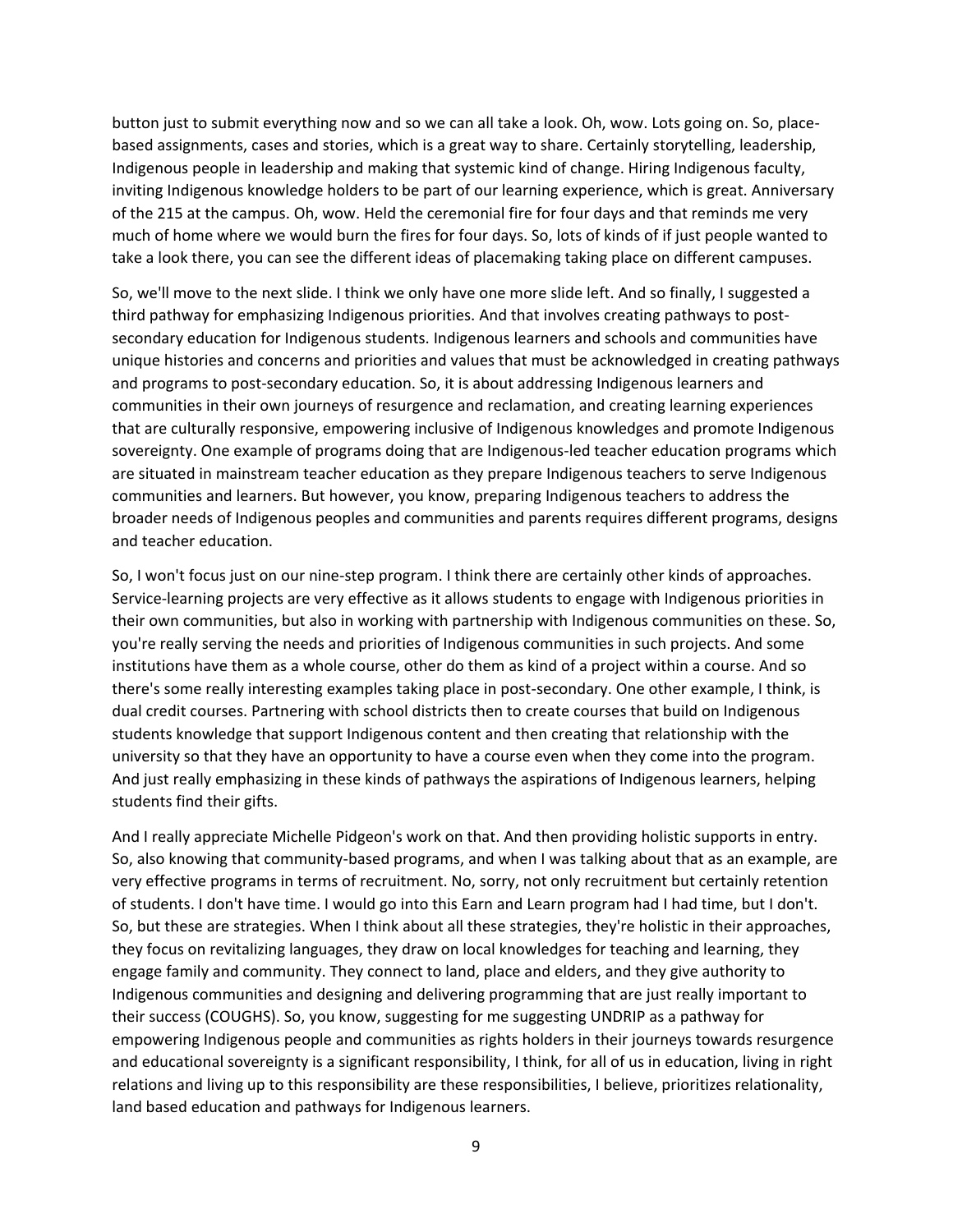So they got, I guess my next slide was just a really a thank you to everybody for taking part. And listening, taking the time to listen.

### GABRIELLE LAMONTAGNE:

Wow. Jan, thank you so much. That was a wonderful and very comprehensive book chapter and about your work. So thanks for sharing all that. And a special thanks to Kenneth and Thomas, who actually suggested Jan as a guest speaker. Wonderful. I think we can open up the floor to any questions that anyone has. You can either turn your mic or put them into the chat.

## FAITH:

Hi there. I have a question. Yeah. Thank you so much for this talk. Dr. Hare. So I'm a librarian and there are a few of us here in this cohort, and I've really been thinking a lot about policy and the way that so much of library work is about rules and the way that those rules get enforced is so. Is so punitive. And I've been trying to think of how policy could be different and how policy could be indigenized. And I'm at an international college. We have zero Indigenous students, but I. Still think it's important for them to learn this as an alternative way. Of being in relationships. So I want to change Library relationships. And I'm just wondering if you had any thoughts or examples of ways that policy can be Indigenous to make it more about relationship and less about rules or sort of enforcement?

## JAN HARE:

Yeah. I mean, I think they're. Are already existing policies that we need to attend to and that can guide us in our work. Right? So, I mean, you know, I look at our cap royal commission on Aboriginal Peoples. We can look to the TRC as an example. We can look to UNDRIP, we can look to the curriculum reform that we're seeing in institutions or institutions and their indigenizing plans or their Aboriginal postsecond sorry, you know, their Indigenous strategic plans. And so there's a growing, you know, I even think about this, as I was saying, the Association of Canadian Deans of Education and looking at their accord right on Indigenous education. So there, you know, there's enough policy here already to guide us. It's you know, it's so drawing on those kinds of policies, I think is a really is a good start. And then the other piece that you mentioned, and I think is really important, Faith, is relationship, you know, relationship, relationship, relationship. So it is about engaging Indigenous people, I think reaching out to Indigenous people to help interpret this policy, to help engage in what are the kinds of changes that are needed.

So that's that implementation, I guess, of the policies and what that can look like at a, you know, in the context that perhaps you're working. So whether that's working with Indigenous advisory groups, whether that's working with Indigenous faculty, reaching out to Indigenous faculty and Indigenous students, and of course we know that the burden of that work should not fall to Indigenous people and communities, but we do want those perspectives then to help guide us in our work. So seeking that guidance. But then as you know, then faith being ready to carry the work, right? To carry the burden, to carry the workload, if you will. And so and you know, so I think this you know, it's working in collaboration, I guess, to make those kinds of changes. And you know, and that comes with and I and I think that this has been, you know, certainly probably the starting point of these. The guide even itself. Right? Is really understanding. I mean, it's not just knowing about Indigenous histories or, you know, deepening our knowledge, but it's really not shifting that positionality.

Right? So understanding who we are in relationship to colonization and in relationship to colonial histories (COUGHS) and, and so, so understanding our own positionality I think is a really important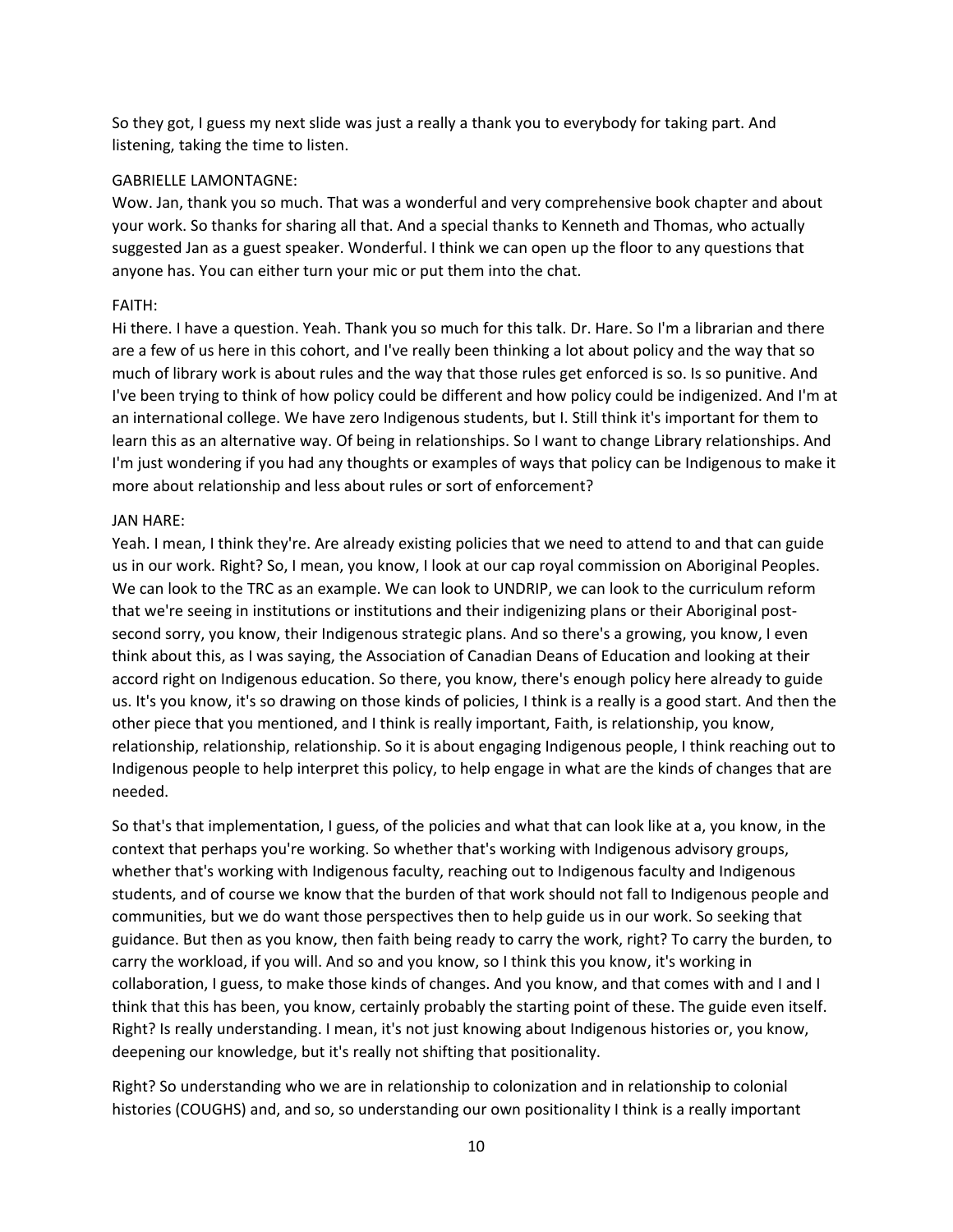starting point because I think that's what really helped, you know, we, we hold that we have certain investments that we really hold on to write about knowledge, what counts as knowledge, what's important, and you know, as important documents in the library, important content that the library should have, you know, all of that we have these investments, and it's really hard for people to let go of. Right? So we need to really understand how, you know, what has a in the ways that we are implicated in colonialism. And then what is the impact of that has been in relationship to our positionality. And I think that's a really important starting place as well. But as I said, you've got lots of policies to hold on to. But I wish you well in decolonizing, the library.

## FAITH:

Thank you so much.

# GABRIELLE LAMONTAGNE:

I think Rihanna had her hand up.

## RIHANNA:

Yeah, I did. Thank you. Hi Jan. Thank you so much for your talk. I run our community, engage learning office that you get, and so all the elements of plan based learning and service learning really resonate with what I've seen as a good path forward as well. And one thing I've noticed a lot, and I think we probably all have, is a significant overburdening on Indigenous colleagues and students and communities to, to do this work and to bring it forward. And I think in building this culture shift, I mean, my big question is what is that good path to build the capacity for those who want to be a part of this shift but don't necessarily have that capacity. And without overburdening our Indigenous colleagues and communities and I can, I agree with the idea of the starting place of positionality. And I'm just wondering if you have other thoughts or examples about next steps. There are programs that you're aware of that you've found particularly impactful. Thank you.

# JAN HARE:

Yeah, I agree. You know, I mean, there's such a rush right now in post-secondary to indigenize, you know, and it's, and I think many of our Indigenous colleagues that you talk about are really feeling that, you know, needing to be part of every committee in order to ensure Indigenous perspectives are part of are part of the contribution, if you will, are part of that decision-making. And I think I know as an Indigenous scholar myself and, you know, being one of the first Indigenous deans of education, you know, the number of people that turn to you and seek your advice, seek your guidance and that. And so I think they're really our community and our scholars and our students, too, are, as you say, are really carrying that kind of burden. And I just I think really continuing to build on people's professional development is really key (COUGHS). You know, series like this, you know, engaging, you know, I think about the indigenization guides that have been created and the depth and breadth that they cover and the accessibility that they create.

I think that there are certainly other professional development tools for health educators. When we look at Indigenous health peoples, 23,24 is another professional development. Some of the moots, that one out of the University of Alberta, the one out of Boise on comparative worldviews, the moot at UBC reconciliation through Indigenous education. So I think asking people to take responsibility for their own learning is really critical, and then providing them with those kinds of examples of being able to do that. But also, you know, I think we're starting to see some systemic kinds of changes that are taking place. As you know, when you think about like UVic and thinking about, you know, the Indigenous strategic plan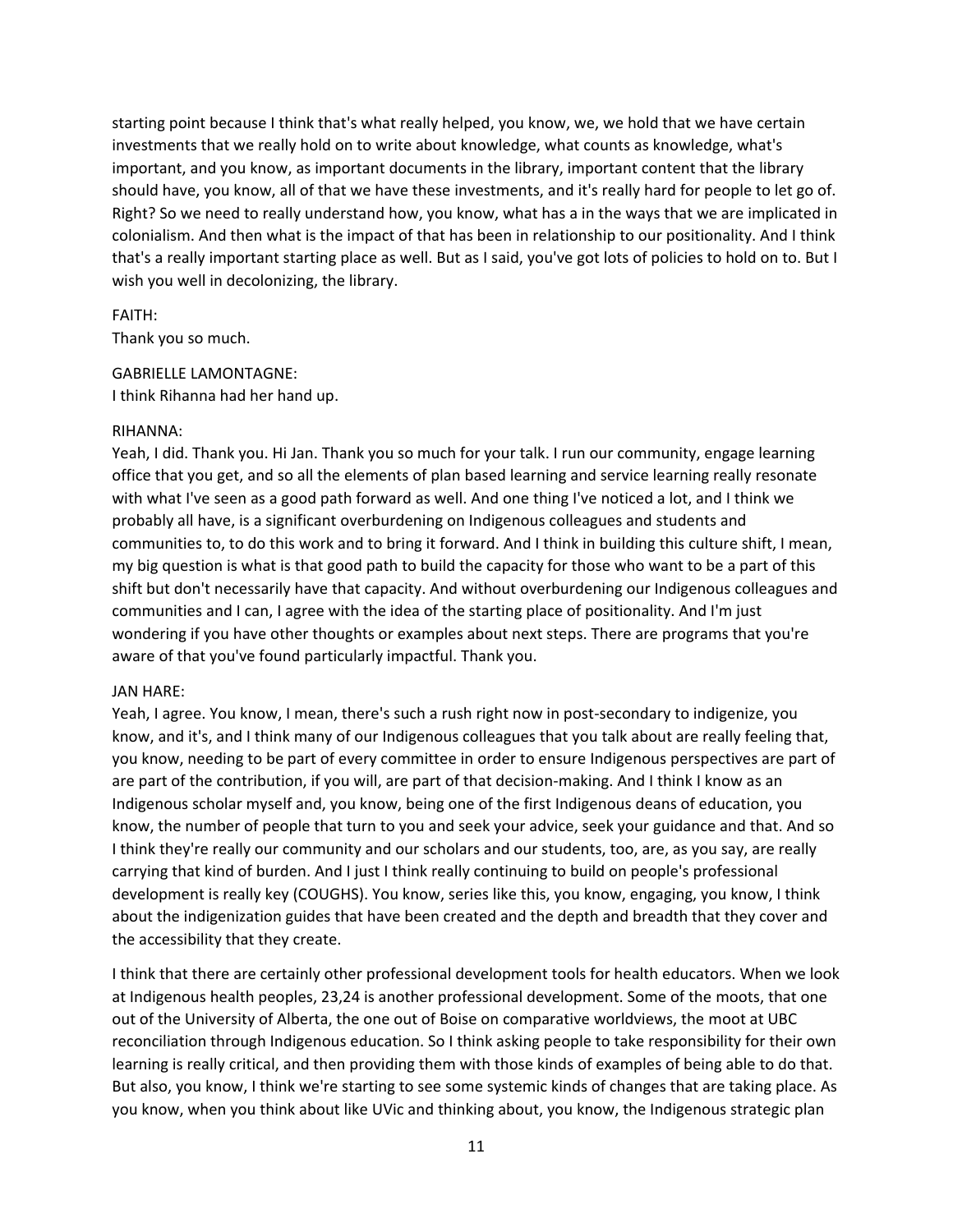that they have as a guide for people, as a policy orientation for people. And so really, I really encourage people to turn to those documents, not just the way I said to faith is, you know, to turn to those documents as a basis on which to guide and help others then to make those decisions.

But we do, we need to get Indigenous people into decision-making roles. I think somebody said that in one of their examples in the waterfall. I think that's where we're going to start to see that kind of systemic, systemic change. But yeah, really building people's capacity will come through, deepening their knowledge, building their education and awareness, providing them with exemplars in which to draw on, you know, so they can see how, you know, how these ideas and concepts then are applied. And I think those are some great ways to move forward.

# RIHANNA:

Thanks so much. I appreciate that.

## GABRIELLE LAMONTAGNE:

Thanks, Jan. I think we have time for one more question. Or if people have additional questions, you can always send them to me and I can maybe for them to Jan after. But. Any final questions for Jan?

## JAN HARE:

I can say hi to Michelann, if that's Michelann from Nipissing, I'm not sure. Someone said "hi" from North Bay.

MICHELANN: That's me.

JAN HARE: It was you. Okay? (LAUGHS)

MICHELANN: I just thought I would say hi.

JAN HARE: Oh, thanks. Nice to see you.

SPEAKER: Yes, you as well. Thank you.

JAN HARE: My mom has moved back to North Bay.

MICHELANN: Lovely. Well, maybe we'll see you here at some time.

JAN HARE: You probably will. You'll see me more.

MICHELANN: Excellent.

GABRIELLE LAMONTAGNE: Wonderful. I love seeing those connections.(LAUGHS) All right, well, if there's no more questions for Jan.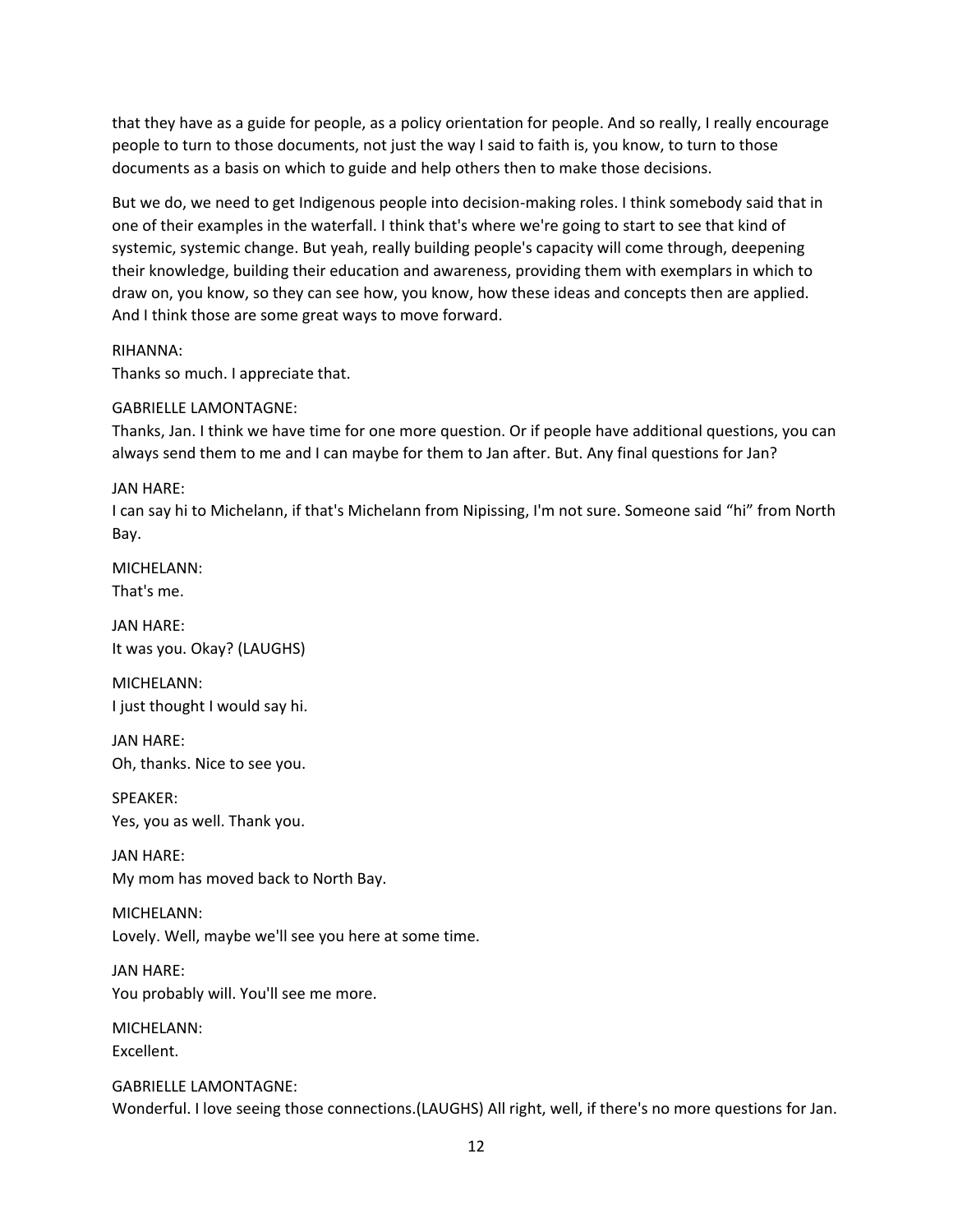I don't want to keep her. Jan, you're welcome to stay for. For the entire series. But I know that you're you're extremely busy with all your work. And I really want to thank you for sharing your knowledge and your time and providing such a wonderful, comprehensive presentation. Tanya

# TANYA BALL:

Yes, thank you so much, Jan. I think you touched on so many important aspects that we all need to think about in terms of decolonization and indigenizing the basically our pedagogy. So I really appreciate it. Thank you so much, Jan. So if we could all like in the chat or if you want to use your reactions or whatever, give her a big, big thank you for Jan.(LAUGHS)

## JAN HARE:

Miigwech again, thank you for the invitation. And I have to say, Gabrielle and Tanya, the two of you could actually create a podcast. You both, you have this voice. (LAUGHS) (CROSSTALK)Thank you. So we kind of feed off each other and your conversation and also your voice the way it carries. So thank you. That's a really nice compliment. Jan. Okay, well. I wish everybody well. And yeah, I hope some of these ideas, you know, set the context and spark other ideas as you move forward with this. So Miigwech.

## GABRIELLE LAMONTAGNE: That is, bye Jan. Thank you

JAN HARE: Bye.

## GABRIELLE LAMONTAGNE:

That is so good to hear has sometimes when I replay videos just to see how things went I like I'm like, no, we're not going to do that and I just do not want to (LAUGHS), you know, people don't like hearing their voice. And I'm like, well, I stumble over my words there, but that would be lovely. I am.

TANYA BALL: It is what it is. Yeah.

#### GABRIELLE LAMONTAGNE:

One thing that I want to point out that Jan had mentioned was looking back at resources that are already there instead of kind of reinventing the wheel. That's kind of one of the reasons why we're doing the Pulling Together Webinars series is because so many years went into making these indigenization guides and so many minds came together from across B.C., across Canada. And it took years and years, and it is just steering committee working with post-secondary institutions and then working with the Ministry of Education like not a very easy feat. And so once they came together, they were almost like kind of just getting shelved and people were forgetting about them. And then people in other institutions were thinking, Oh, we should make like the exact same kind of guides that we already have. So we're trying to really promote the materials that we have and thinking about the years and the collaboration, the mindsets that that went into this. So we're going to continue this series, but twice a year, I think.

But we're also encouraging other institutions to take on the role, role themselves, and we can try and provide our support. But I will pass it on to Tanya for the rest of her. (LAUGHS)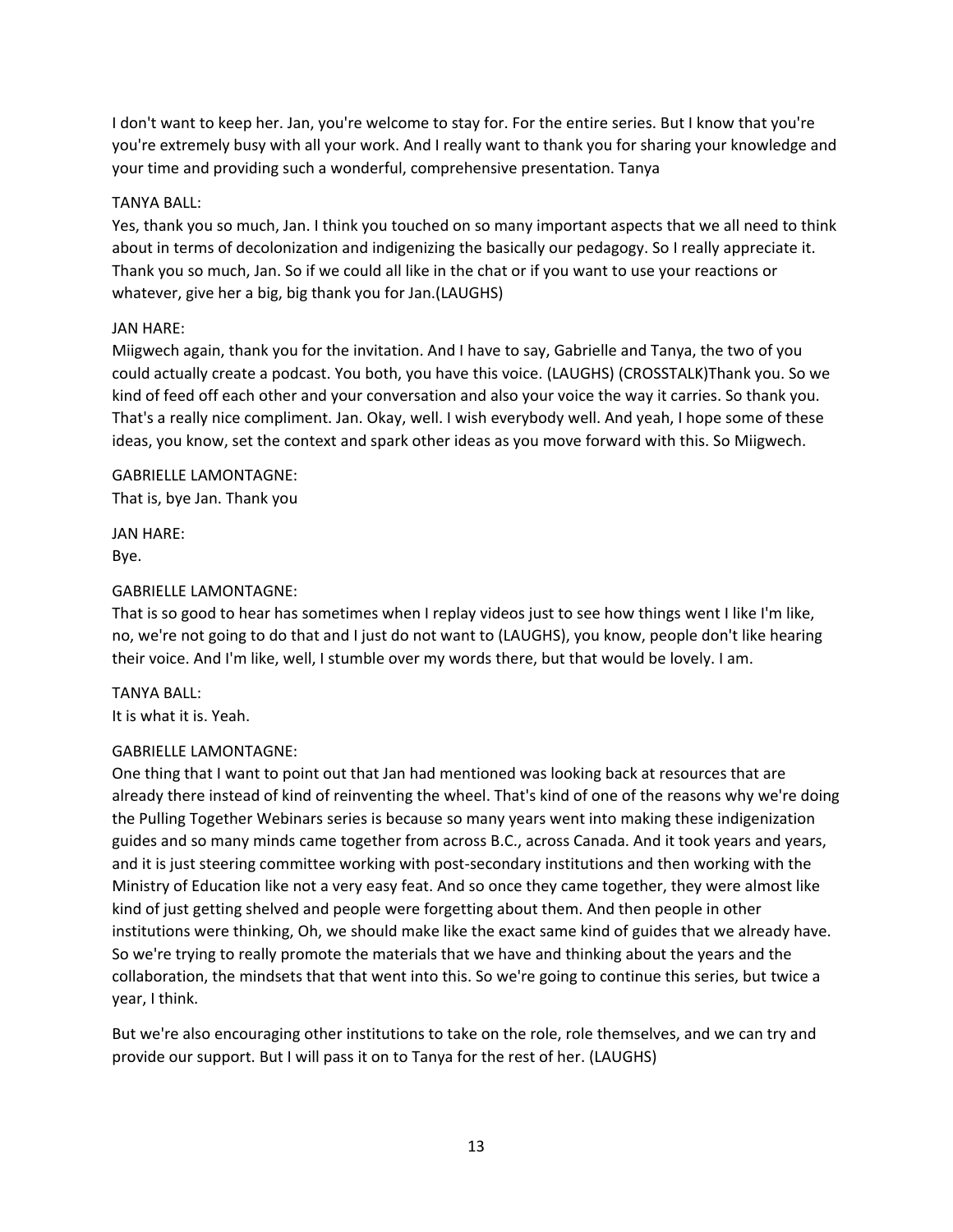### TANYA BALL:

Thank you. Yeah. This. Yeah. Reading through the foundation's book for the Pulling Together series, they did an absolutely fantastic job, so I know how much work it takes to collaborate and do something like this. So I really like this. I'm digging this, I'm big in the series, but. Before we fully. Move on, I want to return back to Faith's question. Just because I am a librarian, I'm a trained librarian. I teach in library school. So I want to share a resource with all of you. It is from okay. It's from the CFLAFCP, librarian. Folks, we love our acronyms, but it really is the Canadian Federation of Library Association. So if. For those of you who may or may not have noticed, this in the TRC 94 calls the act two actions. Libraries were not mentioned at all. It's actually just archives and education. But I mean, librarianship kind of spans. It's a very overarching discipline. But what they actually did is they formed the CFLA, formed an Indigenous Matters committee. It's a mix of Indigenous non-Indigenous folks, and they went through the TRC calls to action, and they went through pretty much every single point to see how libraries can actually approach, approach.

I guess responding to the TRC and in a responsible way. So if you check out this document, I popped it in the chat. It'll give you some ideas, even for non library folks. It gives people ideas of how to really do this in a practical way because I know I personally I talk a lot about theory, but it's really important to have that practical piece as well. So check it out. And in terms of syllabi, and I saw that syllabus question too, like, how do you incorporate encourage relationality in the classroom through a syllabus? What I'll do. Probably not this class, but I will take, and I'll share with you my syllabus and how I've kind of worked that into mine. A lot of it is encouraging students to bring their kids to classroom, especially during PD days. Now that we have Zoom, we pets, bring them on in, and you know, considering mental health things. But I'll share that, share my syllabus with you. So you have a concrete example. Just not now. Because.(LAUGHS) I probably have to relook at it.

You know. Times change, but I will definitely do that. No attitude to your resource list. Resources. I'm full of them. So let's get the ball rolling. Can we get the next slide, please? So today we're talking about Indigenous ways of knowing and Indigenous ways of being. So I have actually done a lot of research in decolonization of I guess academia. So I in one of my research positions, I actually interviewed a bunch of Indigenous researchers on campus and I know a lot of us think about space when it comes to indigenization, like, oh, well, let's make a medicine, we'll space or let's redecorate things to include Indigenous medicines, things like that. Absolutely, space is important to consider. But I'm here to tell you that the most important thing is actually staff training and educating yourself on these types of things. That's the most important part. Of. Any sort of indigenization project is just educating yourself and educating other employees. So really keep that stuff in mind. If I can get the next slide, please.

So let's break this down. So basically when you talk about Indigenous ways of knowing and being. We're. Really talking about ontology and epistemologies. So the reason I want to bring up these terms is because it's what we're used to seeing in academia or pedagogies or whatever. These are the words that we are used to using. But I'm here to tell you that these are very Westernized concepts of philosophy. We don't really we don't really use these terms in Indigenous world. I'm just going to call it Indigenous land. But we don't really use this terminology. Instead, what we talk about is Indigenous ways of being. We for ontologies, Indigenous ways of being or Indigenous worldviews is how we're often most talking about this stuff. For epistemology, its Indigenous ways of knowing and Indigenous knowledge is. So I would really encourage you to, if you were going to be talking within Indigenous context, to use these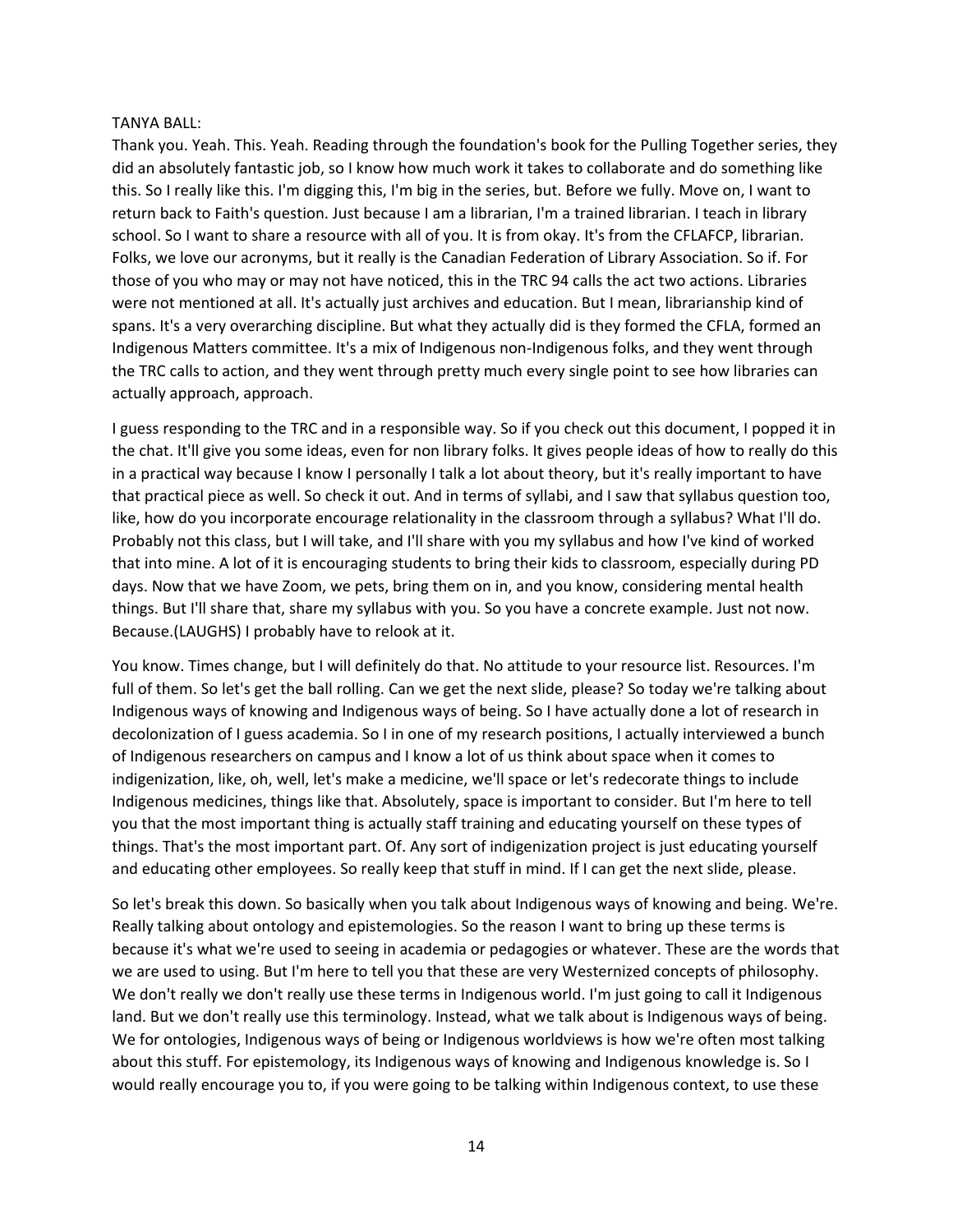words instead of ontology and epistemology, just because it makes more sense within the worldview that we're talking about in the perspective that we're approaching these topics from.

So next slide, please. So I often don't like to compare like Indigenous worldviews to Western thinking, but I mean it's actually really useful because it provides a basis of where to start from. I mean, comparing is it's such a loaded thing because we're so different that it almost. It doesn't make sense. But at the same time, I do understand that for learning it's good to have a base. So let's talk about this. I know a couple weeks back, Gabrielle shared a Venn diagram of similar concepts here. So there's a lot of problems with Western thinking, especially within the academic realm, which is kind of where I'm coming from. It's a lot of patriarchal knowledge. So if you think back or for those of you who have taken art history, thinking about paintings that really encourage knowledge, it's always. Older. Older, white, European men that have like all these giant wigs like that. That's kind of where knowledge is coming from. Or we typically think of knowledge coming from male figures like older, older male figures and objectivity is very important in Western world view.

And the idea is that there is one single truth. And the best example is, is mathematics, right? Like. Mathematics, there is usually one answer to a particular problem. However, like an Indigenous worldview, we think of all of the different perspectives to get to that problem. But usually Western thinking is based on objectivity, and there's a mind and body split, and usually there's an emphasis on the mind, like logic and rationality is kind of what's important in that worldview rationalism, human based or human centered paradigms. So it's a hierarchy of beings. So oftentimes in Western thinking, like, think about it as a triangle, right? And humans most often are at the top and the bottom is more like flora and fauna, whereas like the way we think of things is more in a circular way. Like there's nothing that's really greater than another. So a tree has just as much and deserves just as much respect as I would, even though we are totally different beings. Right. So I would really encourage you to look at Eileen Martin Robinson's work.

She talks a lot about Indigenous ways of knowing and possession. Possession is a really big thing for her, and I'll type the book in the chat, but it's called The White Possessive (KEYBOARD CLICKING) by Eileen Morton Robinson. She's like an ultimate auntie within Indigenous studies. She is fantastic. She's a really great scholar. But in the white possessive, even possession, possession is a very western European way of thinking about things. We don't really talk about possession in the same way. So as an example, I have a friend, she is Blackfoot and in Blackfoot language they actually don't even have possessive. What are those. Words? Possessive. Describing words like mine or yours. There's no such thing as possession in that language. That is a totally western concept that's been brought over. So if we can get the next slide, please. So that's kind of the same insult and yeah, that's really it's so cool. Same thing with them matey. Ways of knowing. There's just no sense of ownership there.

So in terms of matey scrip, it just doesn't make sense within Indigenous ways of knowing and being. So now that we know a little bit about Western concepts, I'm just going to present the Indigenous ways of knowing because this is a completely different perspective. So this is how we gain knowledge, and it typically comes with five characteristics. So the first one is that it's personal, very personal. There is so many different perceptions and I say this to you all over and over and over again, right?

#### SPEAKER:

So, as an example, I'm on the Zoom screen, right? You can't really see my environment around me. You can't see my, the dirty dishes in my seat beside me. (LAUGHS) Right. You can only see this window. So,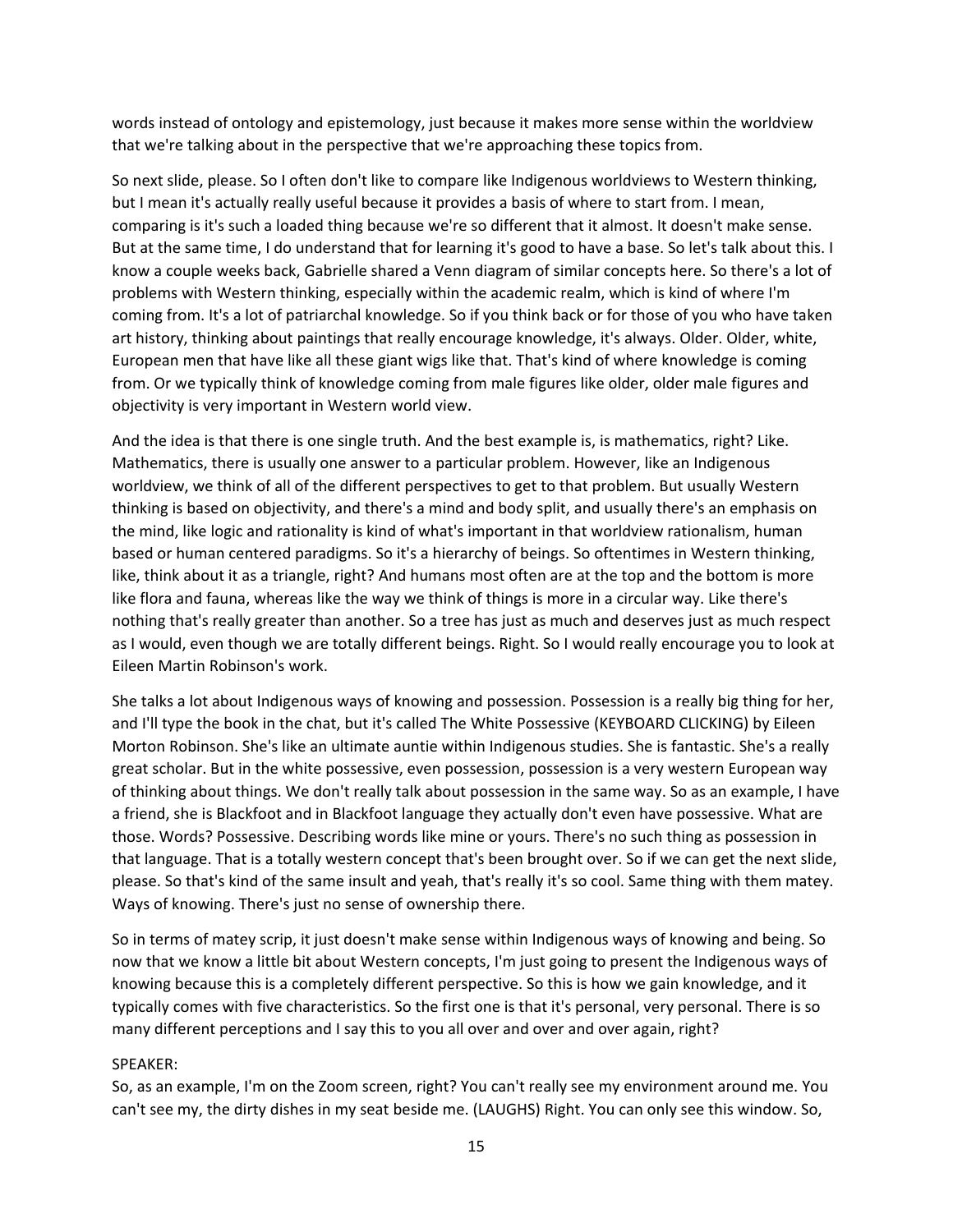perception is everything, and there's so many different intersections of voices that really come into Indigenous ways of knowing. So, it's very subjective. We think more along those ways. And oral transmission is incredibly important. It's the way. So, this is where storytelling kind of comes in. And that's why I wanted to have a very specific lecture on storytelling because it's so crucial to how we get to know things. What did I say? And it also connects us through memory, thing is, and I'm sure a lot of you realize this too, is that your mind, at least my mind anyways, my mind really latches onto stories. And it's easier to remember something from a story than it is as a random fact or something like that. So, that's how we remember things and we retell stories a lot over and over and over again.

But it's, it's really to kind of get it solid in the brain. So really, it definitely helps me with my own memory. So, Indigenous knowledges are also experiential. And this is a really big thing in academia because in academia you really want to, or you wanna talk a lot about other research that's going on. And it's really heavy on paper, paper articles and talking about other people's opinions and kind of framing the discourse that way. But Indigenous knowledge is really about experience, experiences on the land, experiences while you're raising your children. Those types of things are actually really important to develop how we know things and how we observe things, right. We can't actually know without being there, right? So, once your senses are all activated, it's a very different experience. So, as an example, when I go camping, I go to a very similar spot out in the, out in the crown lands, but the river is always very different. So, the river is actually communicating with me. And it's up to me to kind of really understand what's going on.

So, some days when there's really heavy rain, the river is higher and other days when it, there's more of a like drought season, the water is lower. So, it's really something that you experience. And then when you're out there, you smell. Like I know in BC, I always think about cedar trees and the smell of cedar because of the long houses, right? You really can't get those senses when you're looking at a book. So, experience is very, very important. And it's also, we also think more holistically. I know in Western ways of knowing, we focus a lot on the physical ways of being and the mental ways of being, but Indigenous knowledges also include spiritual. So, if you think about the medicine wheel, it's divided into four components, there's the physical, spiritual, emotional, and then mental. So, it's all of those four pieces that kind of connect us altogether. So, when we do research, we're really incorporating all the aspects of ourself. We're also very narrative. That's why we, I love to tell stories and I love to use the metaphors, like when Jan used the waterfall metaphor and we use the waterfall into chat.

Holy cow, that was absolutely beautiful. And I think that I will actually use that in my own pedagogy, 'cause I think that's a fantastic idea. That's a way of bringing the land into something that is very technological. So, I love that. We use a lot of metaphors. And a lot of the reason too behind that is so that the listener can pull out what they find is important because it's really about the self and your own self-reflection. That's key here. Can we go to the next slide? Got to keep an eye on the time here. OK. So, sources of knowledges. So, we have three different sources of knowledge. There's traditional knowledges, which those are typically around like traditional stories, experiences, those types of things. There's empirical knowledge. And this is by observation. So, when I was talking about the river, like I was observing it, but it's actually communicating really with my non-human relative and my non-human relation. And those observations accumulate over time. So, we do have our way of, a way of generating empirical knowledge as well.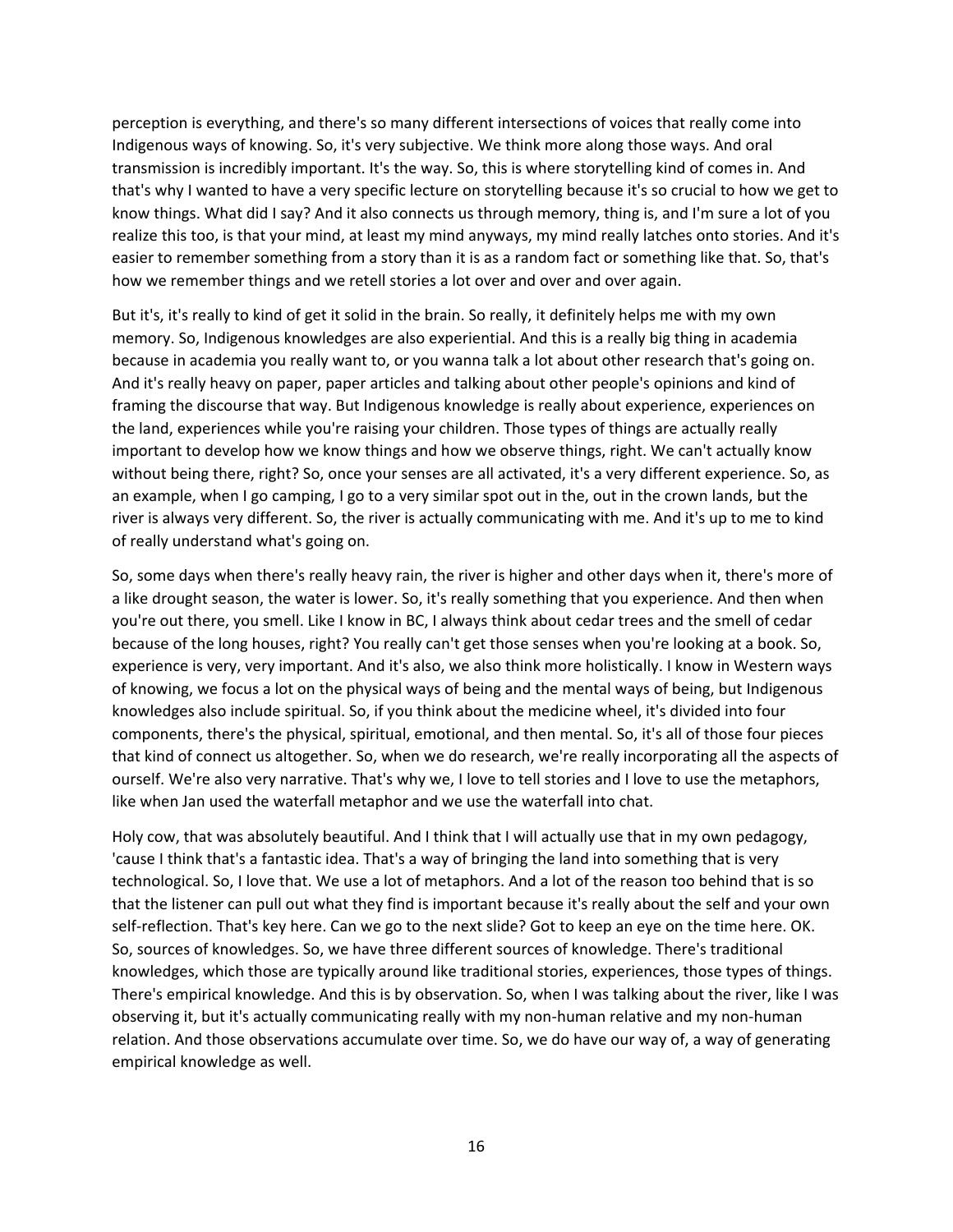But what's really important and distinct about Indigenous knowledge is that revealed knowledge is considered as important as these other types of knowledge. So, revealed knowledge is things like dreams, visions, your intuition. Dreams are so important because it reveals a lot about your subconscious, your subconscious, and also, sometimes it's a way of connecting to our ancestors, like people who have passed on, those types of things. So, revealed knowledge is actually really, really important here. So, if I can get the next slide, please. Thank you. So, Indigenous knowledge is culture. Indigenous culture is knowledge. So, Indigenous knowledges are not exclusive to the physical world. It also, what it does is it includes physical and incorporates it with the sacred and it marries them together in a really beautiful way. Next slide, please. So, let's talk about Indigenous ways of being. So, we've talked about how like Indigenous folks can gen' have and generate knowledge continually and basically since time immemorial.

So, let's talk about Indigenous ways of being. Next slide, please. So, this is all about relationality, pretty much every single, every single person that came in to talk has talked about relationality. Why is that? Because it's probably the most crucial aspect to any Indigenous culture. So, I know oftentimes when we're talking about the sacred or we're talking about nonphysical entities, we often think about spirituality. And I will include Delgado Shorter. He wrote an article and it's called, I think it's called Relationality, something along those lines, or actually, I think it's called Spirituality. And this is a really interesting article. And I highly suggest that you all read it because it talks a lot about the word spirituality. So, when we're talking about religion or spirituality, typically religion is about organized religion. So, we often think about Christianity or Judaism or Islam, those types of religions. But Indigenous ways of knowing and being, we often think about spirituality.

But I'm here to tell you like spirituality is the wrong word to use because when we talk about spirituality, our brains automatically go to like basically it just, we put in a comparison, right? And in a comparison, when you're doing, talking about spirituality and religion, religion is often put in a different, more, more important box than spirituality. It's spirituality. It almost devalues our way of being because of that, that stereotype. That spirituality is not as important, right? So, relationality, that's the way that we wanna talk about how we are and how we do things. So, Ariel, let's get the next slide, please. Thank you. So, relationality. Now, my concept of relationality is really, it really involves in where I am situated. So, I'm coming from Treaty 6 territory in Amiskwaskahegan in Edmonton, Alberta. So, a lot of things that I do and teach is influenced by Cree culture and Métis culture. So, locally, people are gonna be talking about this differently and that's OK. But from a Cree perspective, we talked a lot about it's "wahkohtowin".

And that basically means it's the interconnectedness of all of our relationships. So, oftentimes, you'll hear people say all my relations, that's talking about "wahkohtowin". And that means that we are all related. And the we includes humans, non-humans, land, people who have passed on spirits, anything along those lines, we are all related. Now, "miyo-wicehtowin" that means possessing or having good relations, right? So, "wahkohtowin" are all related and "miyo-wicehtowin" is how do we treat our relations? And it's all about reciprocity that one of those big R's that Jan was talking about is how do you develop a good relationship? And if you put forward you're a good or put a good foot forward, I should say, what's gonna happen is "pimatisiwin" which is life, you know, life and a good way of being. It's all connected and does things that way. So, all of these concepts really connect us and relate us back to the land. Next slide, please. Thank you. Relationality again. OK. So, the land is wealthy, but it's not seen as a material thing.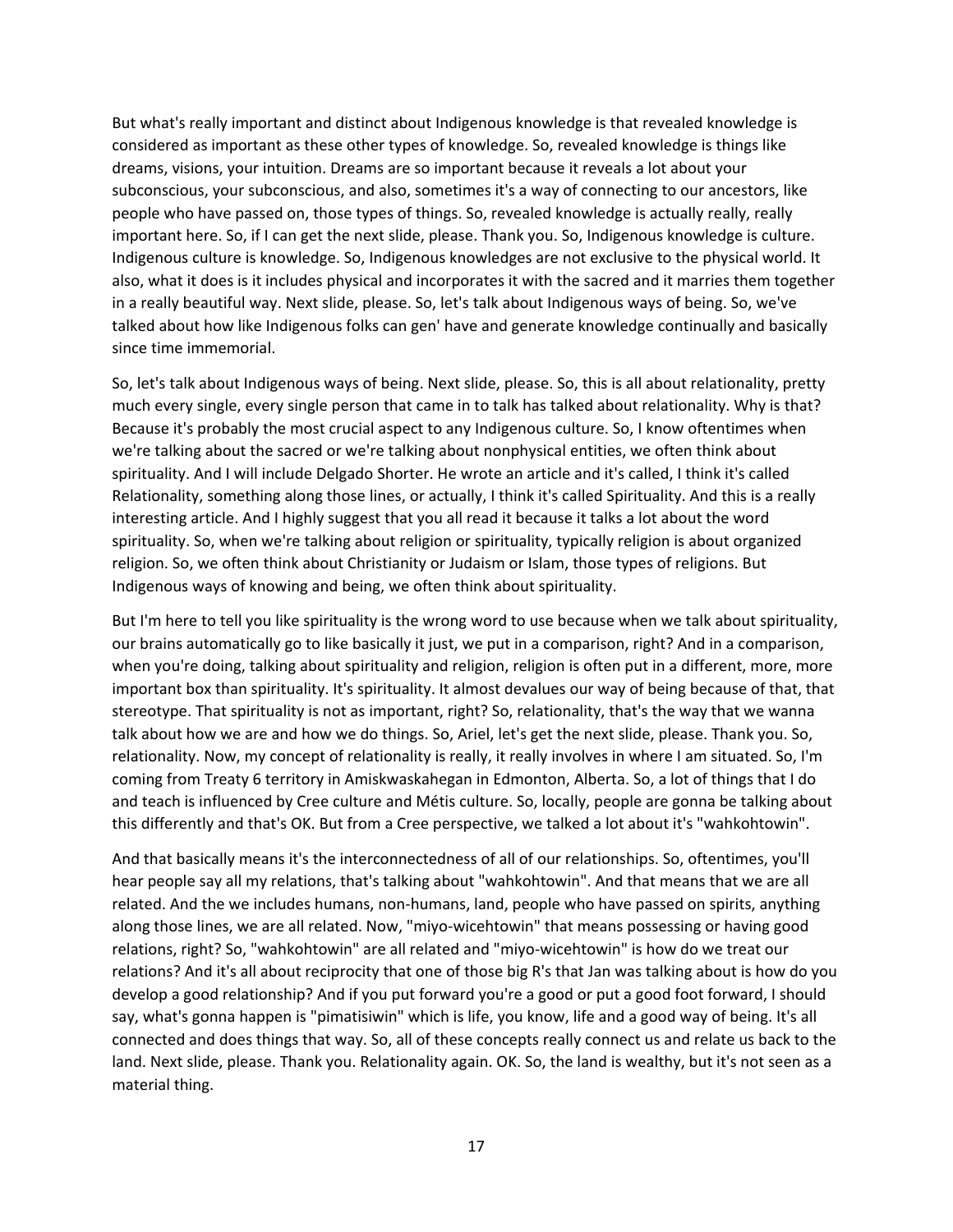Like we don't really have again that possession. So, it's not a thing that can be used or exploited, right? It's our, see it as our cousin, our auntie, our brother or our sister, right? It's our livelihood. So, we wanna revolve around relationships. And these relationships, they really help and nurture our identity as Indigenous peoples. And I included a bunch of stuff for you all to look at. I will include these items in our resource list, but we're all connected that way. Next slide, please. OK. So, let's think about it another way. Like I was saying a brother or a sister or an aunt think about like that's, that's how we see trees, bugs plants, animals. So, I have a quote here from Robin Wall Kimmerer. I will put this in the chat as well, Robin Wall Kimmerer. And she wrote a book, it's called Braiding Sweetgrass. I highly recommend this. If I were to recommend any one single resource for you to read, it would be this one. So, this is, she talks a lot about relationality, how we're all connected, but she comes from it as a scientist, from a scientific ecological approach.

And the way that she approaches it is just gorgeous, it's beautiful. There's a lot of storytelling in there, recommend. So, (LAUGHS) here's the quote from her. "If a maple isn't it, we can take up a chain saw. If a maple is a her, we think twice." Right. So, how we are raised to treat each other, it's really plays into our Indigenous governing structures. So, this is how we frame our, like our version of the government or our own government, our ways of how we approach each other, how we respect each other. And it's all about reciprocity. So, reciprocity is, if someone does something amazing for me, then I wanna show them my love for them back. And you know, spoil them a little bit too. And that's why it's fun. So, this is as an example from my family, Métis people are so, we are very generous people. And I'm talking about that more broadly, right? So, our generosity is based on like just sharing in general. So, whenever I cook, I always think about, well, my mom raised me. She's like, whenever you cook, always make sure that you cook enough for somebody else to come in, 'cause people come in and out of the house all of the time.

So, that way, if somebody comes and knocks on the door, then you have something to offer them and something to give them to eat, like gift-giving is huge in our culture. So, the fact that Gabrielle's sending you all these treats, and like, yes, I love this so much. It's so, it's so Indigenous, and it's perfect. It's perfect. Gabrielle, you're awesome. (LAUGHS) Next slide, please. Oh, yeah. Sorry. I'm just looking at the chat now. Braiding Sweetgrass, not braided sweetgrass. I'm sorry about that. So, let's talk about ceremony. So, ceremony is really incorporated into relationality. And the reason why, it's how we renew our relationship and how we continue a good relationship. So, Robin called Robin Wall Kimmerer says it's our way, it's our way that we remember to remember. So, she gives an example of harvesting sweetgrass, right? And this goes back to that lake that I was talking about and incorporating all of your senses. So, she says this, "By breathing the air that surrounds us, the scent reminds us of what we may have forgotten.

We are reminded that Sweetgrass is a ceremonial plant that provides us with baskets and medicine. It uplifts by filling our material and spiritual needs. In exchange, we participate in what's called the Honorable Harvest, which dictates that we must not over-pick, don't waste the harvest, use it well, be grateful, pass these teachings on to the children so that they learn to live in harmony with the land." So, honoring these relationships ensure that reciprocity is flourishing and will continue on to future generations. Can I get the next slide, please? There we go. So, at this point, I wanna remind everyone that ceremony looks different to absolutely each Indigenous nation. And also, within the Indigenous nation, it looks different to individuals as well. So, ceremony can look like something or it can look like a sweat lodge ceremony. I've got five minutes left. Thanks, Ariel. We've got this. It could look like a sweat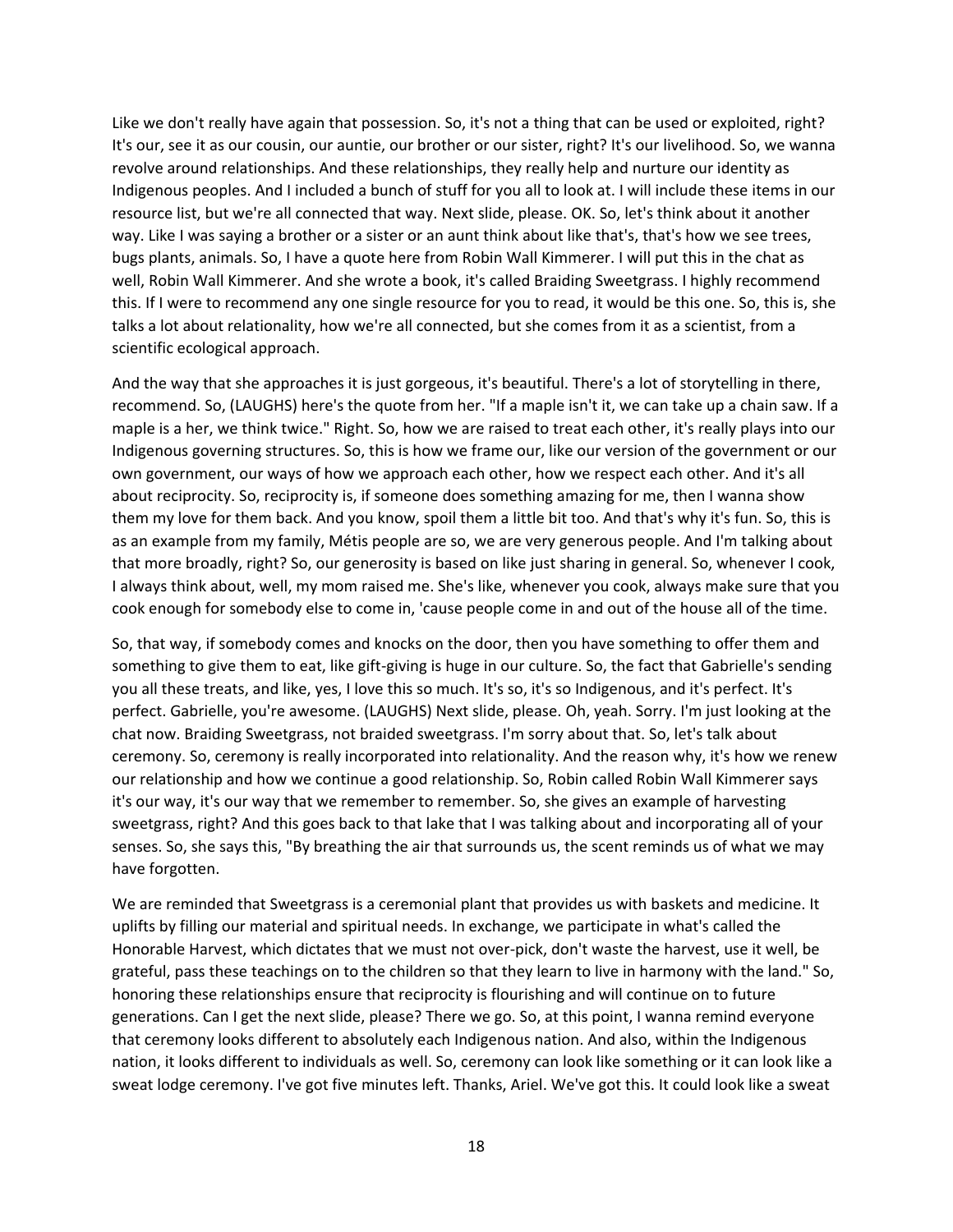lodge ceremony, or it could look like something. It could be something more simple, you know, like meditation or just being present in the moment.

So, it really, really depends. I'll give you an example of me making bannock. So, my friend decided she's gonna teach me how to fry bannock. And so, I had her actually on Zoom 'cause she lives in Vancouver. And then my mom came in. And so, my friend and my mom were both teaching me how to make bannock at the same time. It's called "li bang" in Métis. But because my mind was so disjointed, I was trying to listen to do too many things at the same time that I actually ended up burning myself with the oils. So, third, second-degree burns later, you know, like I, you need to start treating these things like a ceremony, right, and paying your attention and focusing your attention on the present and what it is that you're doing and the relationships that you're developing in that process. So, I assess more of a contemporary example instead of like the traditional things like Powwow and stuff. So, visiting, if I can get the next slide, please. So, for urban Indigenous folks ceremony and storytelling, that's actually a way for us to connect to the land even though we're not really living there anymore.

So, because I'm living in Edmonton, I still have connections to St Ambrose and my ancestors through the act of storytelling. So, it overlaps everything that we do. So, visiting is so, so, so, so important. Next slide, please. So, let's talk about visiting. This is how we do intergenerational learning. So, typically, that's the role of Indigenous women because they're the stewards of the land. Here's my dog. (LAUGHS) So, they're the ones who really pass that knowledge onto the children. So, the ways that we tell stories and how we tell stories and where we tell stories actually has a lot of immense value in Indigenous cultures. So, it's basically how we impart our traditions onto future generations. Next slide, please. There we go. So, this is actually a quote from Maria Campbell, from her book Halfbreed. She says, "Our parents spent a great deal of time with us and not just her parents, but the other parents in our settlement. They taught us dance and make music on the guitars and fiddles.

They play cards with us. They would take us on long walks and teach us how to use different herbs, roots and barks. We're taught how to weave baskets from the red willow. While we did these things together, we were told the stories of our people, who they are, where they came from and what they've done. So, all of this, it really incorporates how we do things and how we pass our knowledge along. Next slide, please. There we go. So, this is a special note to absolutely everyone. And I always remind now, no matter at which position that you're in, chances are you're gonna be engaging with Indigenous peoples because we're everywhere. We might not look like Indigenous peoples. I know that I'm very whitepassing, but we're here. So, visiting is so crucial. If you're gonna be working with Indigenous communities, you need to consider this as a part of relationship buildings. So, I put this in bold, get out your teacups, 'cause you're gonna be drinking a lot of coffee, a lot of tea and a lot of relationshipbuilding in this work.

Next slide, please. There we go. So, we have about two minutes left. So, what I'm gonna do is I'm gonna tell you another family story of mine. And I was thinking about doing a breakout room but just in terms of time, I'm gonna leave you with this story. And then you can think about how the story really shows Indigenous ways of knowing and Indigenous ways of being, especially now that you know a little bit more about it. So, think about last time when we talked about the farmer. So, this is a different story. It's called The Gambler. Alright, everybody ready? So, this is how the story goes. There was a man from our village who loved the nightlife. He drank and gambled, but mostly gambled. His wife would ask him to stay home and not go gambling. He was after all a family man. One night, he took off and headed to